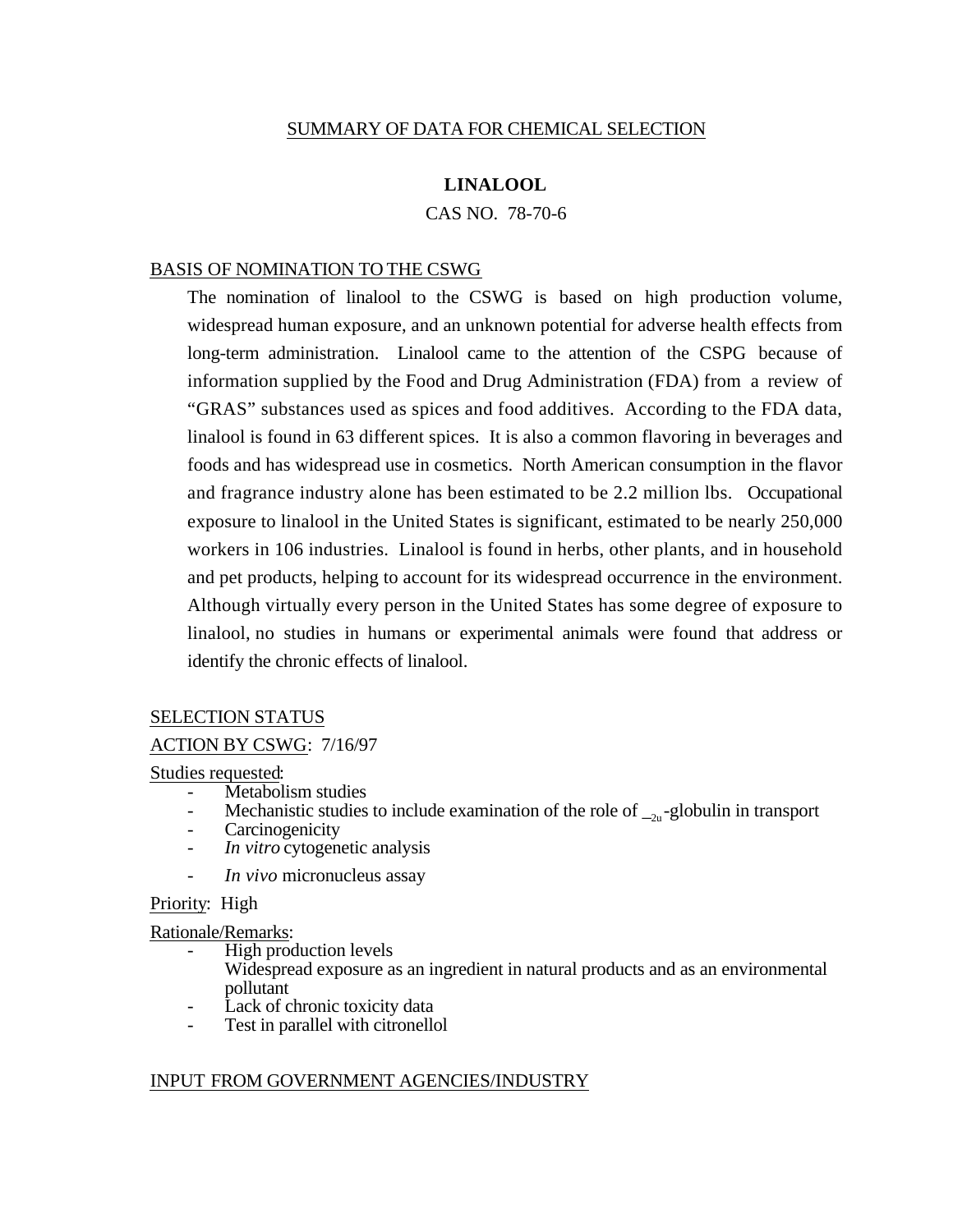Dr. Dan Benz, Center for Food Safety and Applied Nutrition (CFSAN), Food and Drug Administration (FDA), and Dr. Ed Matthews (formerly with CFSAN), provided information on linalool from FDA's Priority-Based Assessment of Food Additives (PAFA) database. Ms. Joellen Putnam, Scientific Project Manager, Flavor and Extract Manufacturers' Association (FEMA) provided a copy of the FEMA monograph on linalool.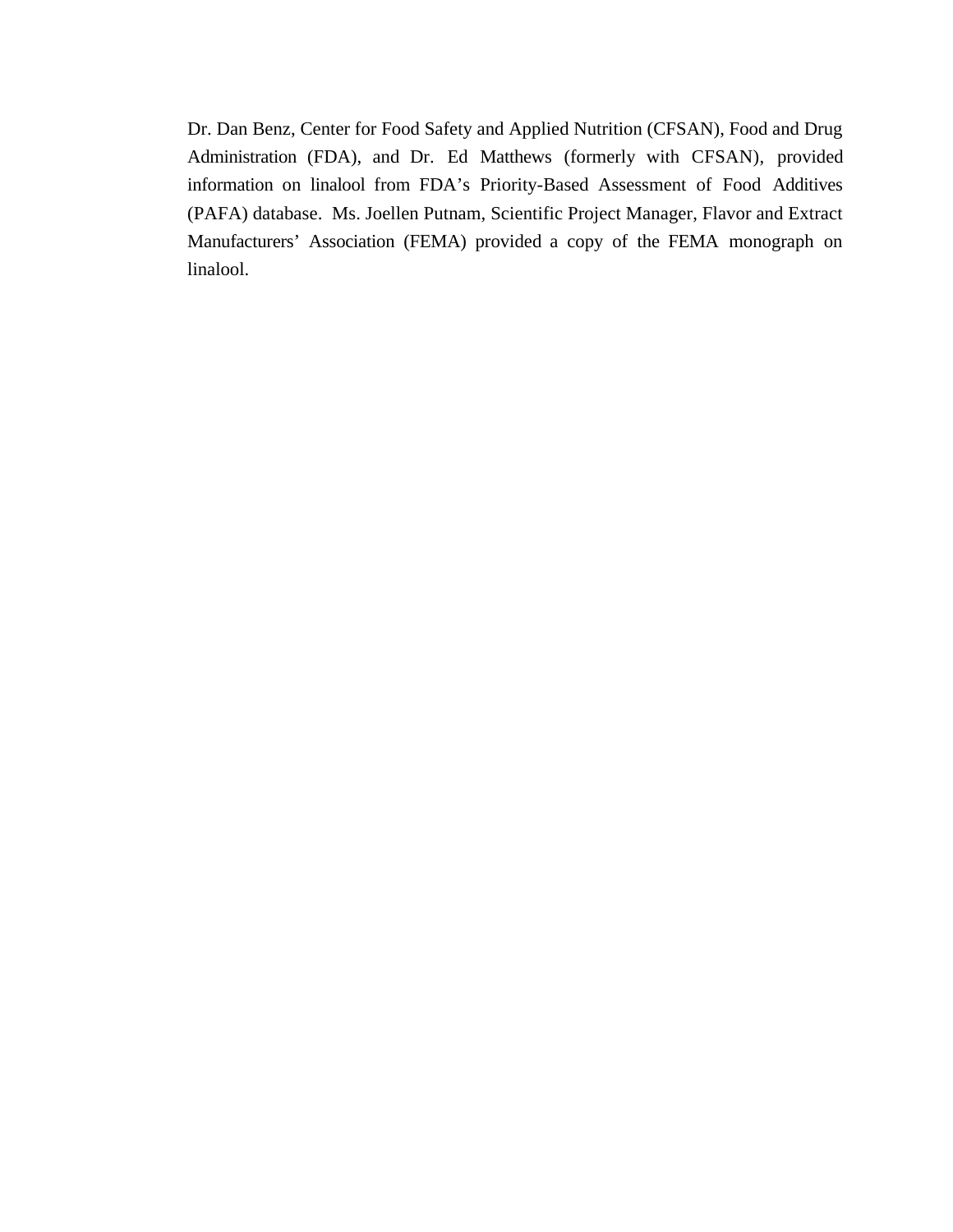## CHEMICAL IDENTIFICATION Linalool 78-70-6

CAS Registry Number: 78-70-6

**Chemical Abstracts Service Name:** 

**Synonyms and Trade Names:** 

1,6-Octadien-3-ol, 3,7-dimethyl- (8CI,9CI)

Allo-ocimenol; 2,6-dimethyl-2,7-octadien-6ol; 2,6- dimethylocta-2,7-dien-6-ol; 3,7 dimethyl-1,6-octadien-3-ol; 3,7 dimethylocta-1,6-dien-3-ol; linalol; linalool; linalyl alcohol

**Structural Class:** 

Acyclic, unsaturated, monoterpenoid tertiary, allylicalcohol

# Structure, Molecular Formula and Molecular Weight:



 $C_{10}H_{18}O$  Mol. wt.: 154.25

Chemical and Physical Properties: (from Clark (1988) and Lide (1995), unless otherwise noted)

| Description:          | Mobile, clear, colorless liquid                                                                                                                                                       |
|-----------------------|---------------------------------------------------------------------------------------------------------------------------------------------------------------------------------------|
| <b>Boiling Point:</b> | 198-199%C                                                                                                                                                                             |
| Refractive index:     | 1.4615 at 20%C                                                                                                                                                                        |
| <b>Flash Point:</b>   | ~76%C (TCC)                                                                                                                                                                           |
| Density:              | 0.865-0.870 g/cm <sup>3</sup> at 15%C; 0.8622 g/cm <sup>3</sup> at 20%C                                                                                                               |
| Solubility:           | Insoluble in water $\left($ < 1% at 20%C); soluble in<br>ethanol, diethyl phthalate, benzyl benzoate, most<br>aliphatic and aromatic esters, mineral oil, and<br>chlorinated solvents |

 Technical Products and Impurities: Linalool is available in several grades (purity): 925 (94- 96%); Special (96-97.5%); Coeur (97.5-99%); Extra (99%); Pure, FCC (99.5%); and Supra, FCC (99.7%) (Millenium Specialty Chemicals, 1995a,b,c,d,e, 1997).

# EXPOSURE INFORMATION

 $\overline{a}$ 

Production and Producers: Linalool is listed in the EPA's TSCA Inventory (NLM, 1997a).

Prepared by Technical Resources International, Inc. under contract No. NO2-CB-50511 (6/97; rev. 9/97)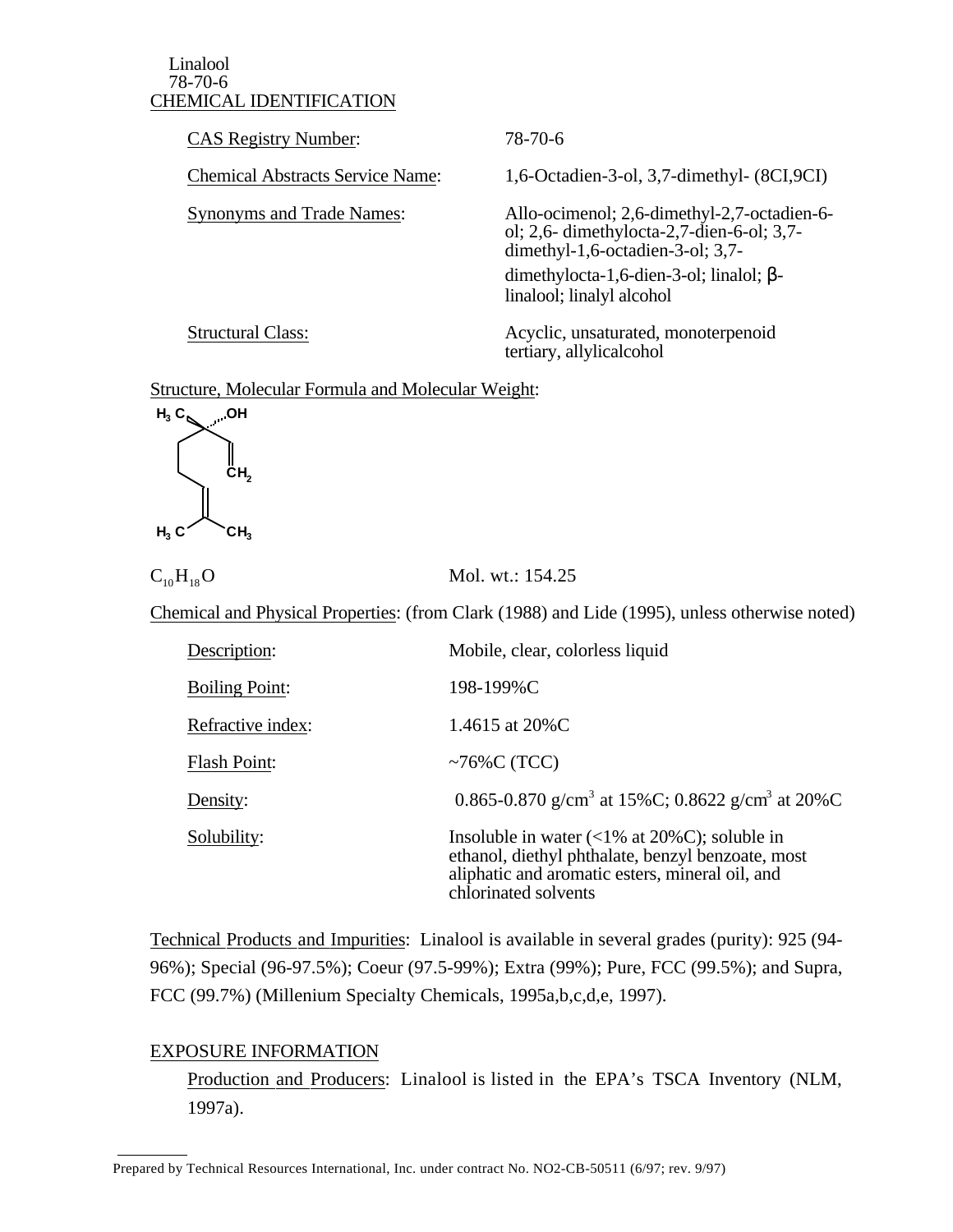In the 1950s, nearly all linalool used in perfumery was isolated from essential oils, particularly from rosewood oil. Currently, this method is used only in countries where oils with a high linalool content are available and where the importation of linalool is restricted. Since linalool is an important intermediate in the manufacture of vitamin E, several large-scale processes have been developed for its production. Preferred starting materials and/or intermediates are the pinenes and 2-methyl-2-hepten-6-one. Most perfumery grade linalool is synthetic (Bauer *et al.*, 1988).

Linalool can be obtained naturally by fractional distillation and subsequent rectification from oils of the following: Cajenne rosewood, Brazil rosewood, Mexican linaloe, Shiu, and coriander seeds (NLM, 1997b). It can also be produced synthetically by one of several methods. In the first method, -pinene from turpentine oil is selectively hydrogenated to *cis*-pinane, which is oxidized with oxygen in the presence of a radical initiator to give a mixture of ca. 75% *cis*- and 25% *trans-*pinane hydroperoxide. The mixture is reduced to the corresponding pinanols with sodium bisulfite or a catalyst. The pinanols are separated by fractional distillation and are pyrolyzed to linalool. In the second method, pyrolysis of \_-pinene yields myrcene. Addition of hydrogen chloride to myrcene results in a mixture of geranyl, neryl, and linalyl chlorides. Reaction of this mixture with acetic acid-sodium acetate in the presence of copper(I) chloride gives linalyl acetate; linalool is obtained after saponification. In the third method, 2-methyl-2-hepten-6-one is converted into linalool in excellent yield by base-catalyzed ethynylation with acetylene to dehydrolinalool. This is followed by selective hydrogenation of the triple bond to a double bond in the presence of a palladium-carbon catalyst (Bauer *et al.*, 1988).

Pure linalool possesses a fresh, clean, mild, light floral odor with a slight citrus impression. The products produced by each synthetic process display slight odor variations, inherent to that process. For most purposes, the prime grades from each source are interchangeable. Less pure grades may show enough variation from the true note to render them usable only in specific applications. Because of the concentrations used, the variations in odor usually are more critical in fragrances than in flavors. The small amount of natural linalool available is produced from Bois de Rose oils from Brazil and Paraguay and Ho-leaf oil from Taiwan and China. Natural linalool is now considered a specialty (Clark, 1988).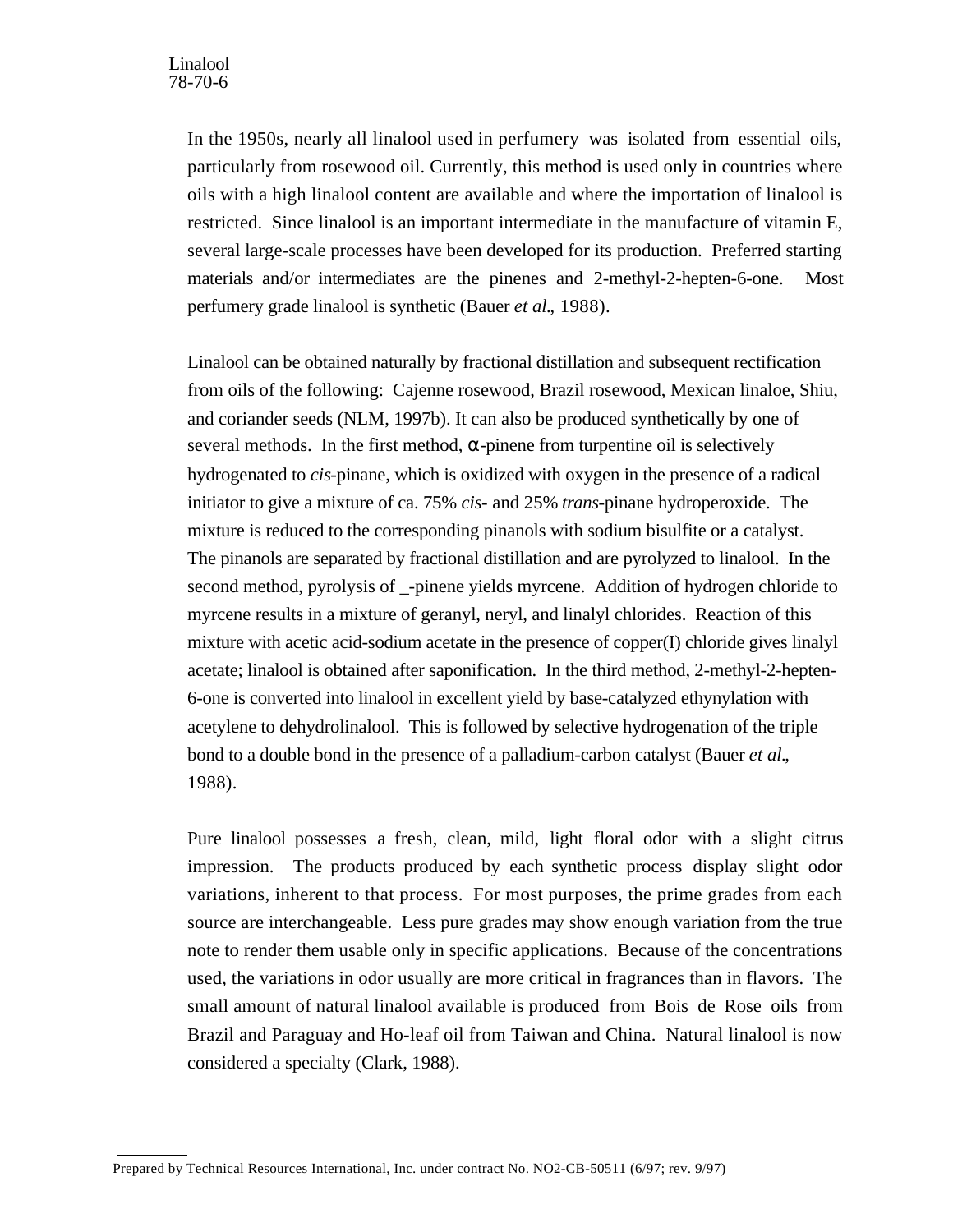Linalool and its esters are distributed in a large number of essential oils from trace to major amounts. Its early production was accomplished in 1875 by isolation from Cayenne Bois de Rose oil from French Guiana. Subsequent production shifted to Brazil (Bois de Rose oil) and Mexico (Linaloe oil) and more recently from Ho-leaf and Howood oil (Taiwan, China, and Japan). Availability of natural linalool has remained fairly constant since 1925. The volume of supply of natural product, however, has been dwarfed by the supply of synthetic product. The demand for linalool cannot be met by the production of natural oils (Clark, 1988).

Consumption in 1988 of synthetic linalool in the flavor and fragrance industry was estimated at 8 million lbs. worldwide; North American consumption was estimated at 2.2 million lbs. Because synthetic linalool is a by-product of vitamin production, manufacturers of vitamins A and E convert intermediate feedstocks into linalool and other products in order to maintain their plants at optimum capacity. The major sources of synthetic linalool are Fritzsche (BASF), Givaudan (Hoffmann-LaRoche), Glidco (SCM), and Kuraray. These manufacturers can be divided into two groups: (1) producers with in- house capacity to convert intermediates into vitamins, such as BASF and Hoffmann-LaRoche; and (2) producers who sell linalool or downstream products to the flavor and fragrance industry and to vitamin producers, such as Glidco and Kuraray (Clark, 1988).

Use Pattern: Because of its structure, linalool can be regarded as a basic material for a very large range of other terpenoids. It can be converted to terpineol, geraniol, and citral, and used in the preparation of citronellol, the ionones, vitamin A, farnesol, and sesquiterpenes. To the perfumer, linalool and its esters represent a source of fragrances which no other material can provide. A good grade of linalool has a soft sweetness quite different from its isomeric primary alcohols, geraniol and citronellol. Having a lower boiling point than these alcohols, it serves as a natural and desirable top note in perfumes (Bedoukian, 1985).

Linalool is used in large quantities in soap and detergent products, and has been found to be stable and nondiscoloring. Its mellow character and fresh odor are of value in giving a natural character to perfumes based on synthetic aromatics. These properties extend the use of linalool to a wide range of floral and nonfloral fragrances (Bedoukian, 1985; Bauer *et al.*, 1988).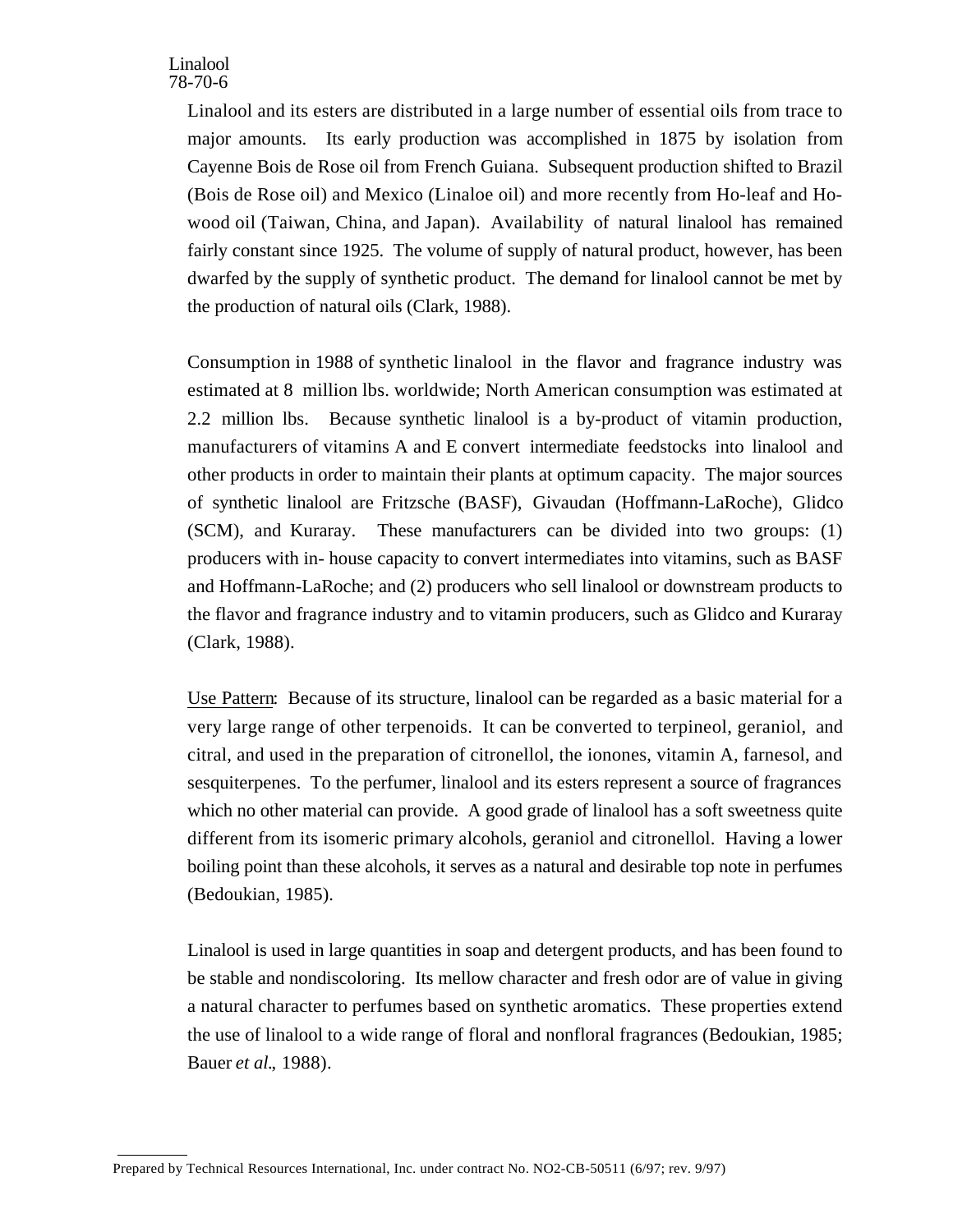Although world fragrance sales have lagged in some areas in recent years, the growing trend to liquid versus solid detergents will contribute significantly to the steady growth of linalool. In 1984 the ratio of solid to liquid detergent was 4:1, and it was expected to reach 1:1 by 1990. As liquid detergents contain twice the amount of fragrance, they will be important outlets for aroma chemicals (Clark, 1988).

Linalool and many of its esters have been identified as constituents of the flavors of many fruits and as natural components of many essential oils used in flavorings, mainly of the citrus type. Numerous natural and artificial flavorings for alcoholic and nonalcoholic beverages, hard and soft candies, chewing gum, ice creams, gelatin puddings, condiment relishes, meat products, and baked goods contain various amounts of linalool and its esters. The GRAS list of flavoring ingredients published in 1965 lists linalool and nine of its common esters (Bedoukian, 1985; FEMA, 1997).

Linalool has also been registered for use in 10 pesticidal products, all in pet care products. The formulations include: dips (3.0%), sprays (0.925-1.0%) [for animals, homes, and carpets], shampoos (3.7%), foggers (1.0%), an emulsifiable concentrate (37.0%), and a technical product (92.5%) (US Environmental Protection Agency, 1997).

Human Exposure: There is potential for widespread, low-level exposures to linalool in general and consumer populations resulting from its presence as a flavoring agent in foods, as a fragrance material, and as a component of pet care products. The National Occupational Exposure Survey (NOES), which was conducted by the National Institute for Occupational Safety and Health (NIOSH) between 1981 and 1983, estimated that 245,476 workers in 106 industries, including 109,311 female employees, were potentially exposed to linalool in the workplace. The NOES database does not contain information on the frequency, level, or duration of exposure to workers of any chemical listed therein (NLM, 1997a).

 Environmental Occurrence: Linalool is found widely in nature as a constituent of essential oils. Table 1 presents the linalool content of several essential oils (Clark, 1988).

Linalool's production and use in perfume, as a synthetic flavoring agent, top note, and modifier in citrus and carbonated beverages may result in its release to the environment

Prepared by Technical Resources International, Inc. under contract No. NO2-CB-50511 (6/97; rev. 9/97)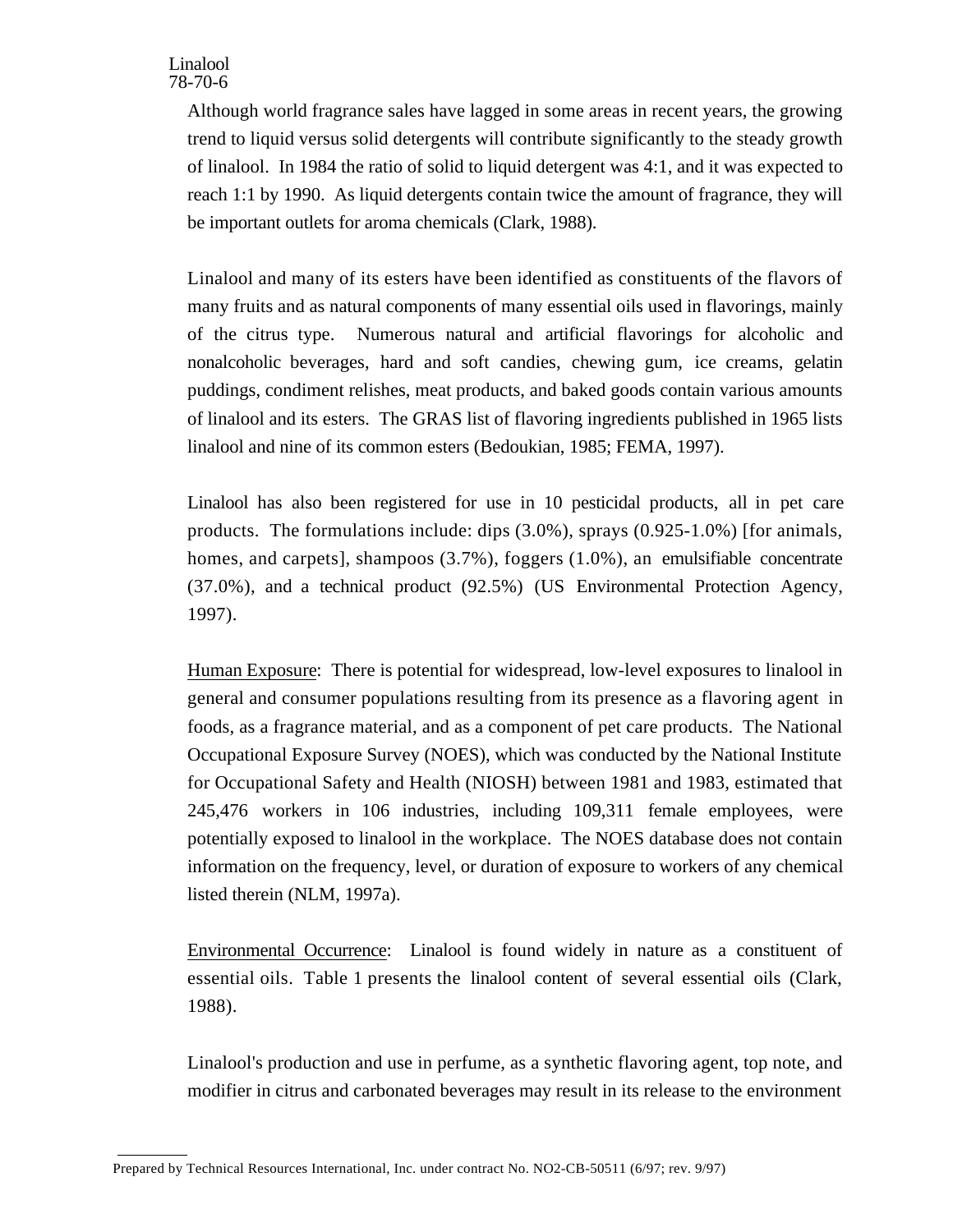through various waste streams. Linalool is found naturally in oils from herbs, leaves, flowers, and wood. Linalool has been detected in drinking water, mill effluent, wastewater treatment plant influent, foods, and household products. If released to soil, linalool will have very high mobility. Volatilization of linalool may be important from moist and dry soil surfaces. Insufficient data are available to determine the rate or importance of biodegradation of linalool in soil. If released to water, linalool may adsorb to suspended

| <b>Essential Oil</b> | Percentage (%) |
|----------------------|----------------|
| ho leaf              | 80-90          |
| bois-de-rose         | 65-90          |
| coriander            | 60-80          |
| linaloe              | 30-70          |
| sweet basil          | $30 - 50$      |
| lavandin             | 30-40          |
| lavender             | 20-50          |
| mentha citrate       | 20-50          |
| spike lavender       | 20-40          |
| petit grain          | $20 - 30$      |
| bergamot             | $10 - 30$      |
|                      |                |
| clary sage           | $10 - 25$      |
| ylang ylang          | $10 - 15$      |
| <b>Essential Oil</b> | Percentage (%) |
| geranium             | $8 - 15$       |
| sweet marjoram       | 3.0            |
| laurel leaf          | 2.0            |
| rosemary             | 2.0            |
| lime                 | 0.5            |
| chamomile            | 0.3            |
| anise                | 0.2            |
| acacia               | trace          |

| Table 1. Linalool content in essential oils |  |
|---------------------------------------------|--|
|---------------------------------------------|--|

| clove  | trace |
|--------|-------|
| cumin  | trace |
| nutmeg | trace |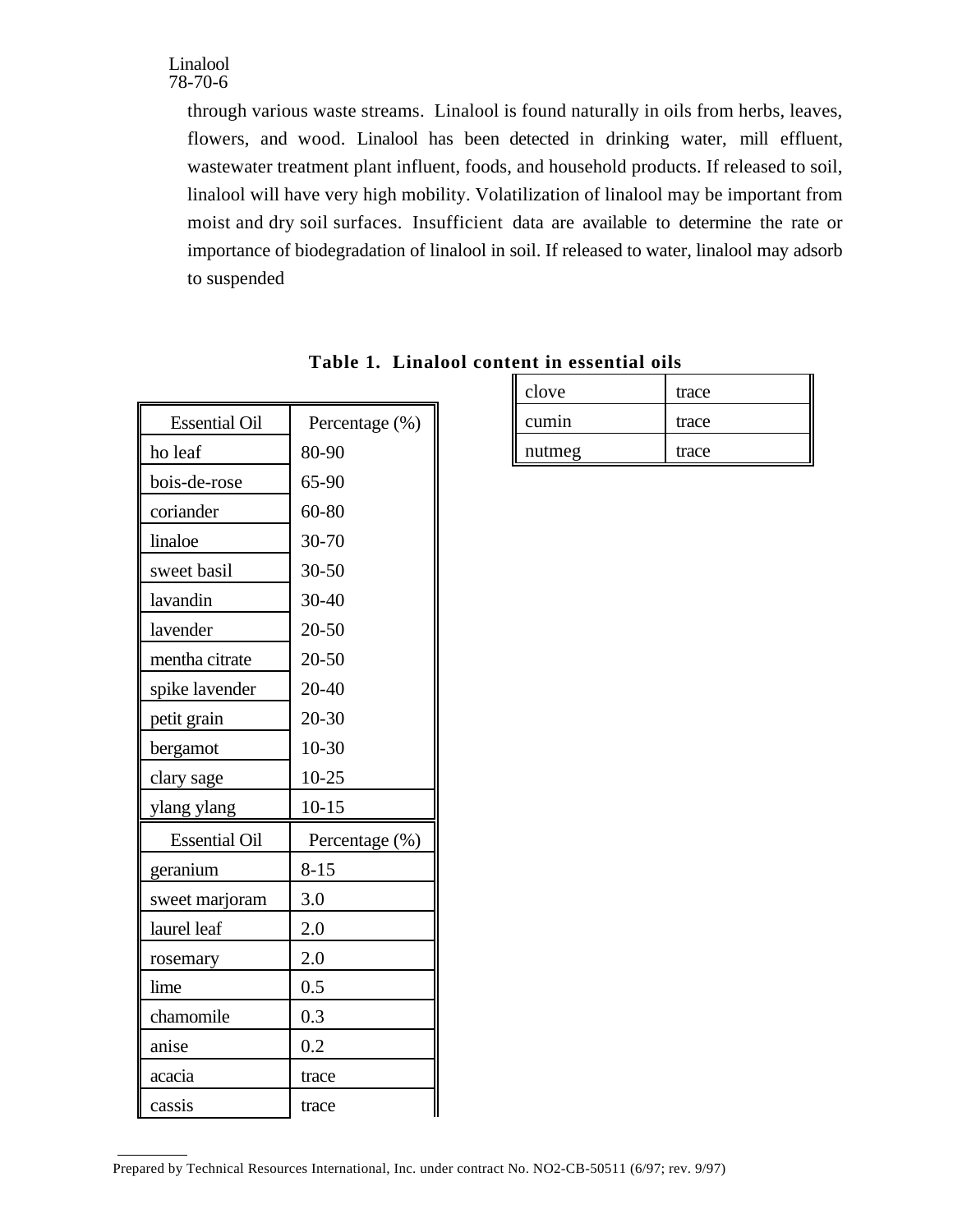solids and sediment. Linalool may volatilize from water surfaces with estimated halflives for a model river and model lake of 2.4 days and 21 days, respectively. An estimated BCF value of 106 suggests that linalool will bioconcentrate somewhat in aquatic organisms. Insufficient data are available to determine the rate or importance of biodegradation of linalool in water. If released to the atmosphere, linalool will exist in the vapor phase in the ambient atmosphere. Vapor-phase linalool is degraded in the atmosphere by reaction with photochemically produced hydroxyl radicals; the half-life for this reaction in air is estimated to be about 3.2 hours. Vapor-phase linalool will also react with ozone in the atmosphere; the half-life for this reaction in air is estimated to be about 38 minutes. Due to its use and natural occurrence, the general population can be exposed to linalool through foodstuffs (NLM, 1997b).

Linalool has been qualitatively identified in one out of 10 secondary effluent samples from municipal and industrial wastewater treatment plants (Ellis *et al.*, 1982). Linalool has also been qualitatively identified in mill effluent from an aerated stabilization basin in Springfield, OR (Hrutfiord *et al.*, 1975). Linalool has been detected in two secondary effluent samples at Fort Polk, LA, November 4-5, 1980, at concentrations of 0.25 and 0.11 ug/L (Hutchins *et al.*, 1983). At a municipal wastewater infiltration system, linalool was detected in the basin influent at a concentration of 2.42 ug/L (Bedient *et al.*, 1983).

Linalool has been detected as a volatile component of pineapple guava  $(2.67 \text{ ug/g})$ , in three different varieties of nectarines (<10 ppb, 10 ug/kg, and 500 ug/kg), edible Korean chamchwi, apricots (671, 365, and 150 ug/kg), plums (18 and 8 ug/kg), Harvester peaches, orange essences, unpasteurized orange juices, chicken, and Kogyoku apple juice (Binder & Flath, 1988; Engel *et al.*, 1988; Chung *et al.*, 1993; Gómez *et al.*, 1993; Meredith *et al.*, 1989; Moshonas & Shaw, 1990, 1994; Shahidi *et al.*, 1986; Takeoka *et al.*, 1988; Yajima *et al.*, 1984).

Linalool has been qualitatively identified in the headspace of the following household products: liquid wax for marble, ceramic, linoleum, plastic, and varnished wood floors and detergent (Knöppel & Schauenburg, 1989). Linalool has also been qualitatively identified in perfumes, colognes, bar soaps, shampoo, solid deodorant, hand lotion, nail enamel remover, detergent powder, bleach powder, fabric softener, and liquid air freshener (Wallace *et al.*, 1991).

Prepared by Technical Resources International, Inc. under contract No. NO2-CB-50511 (6/97; rev. 9/97)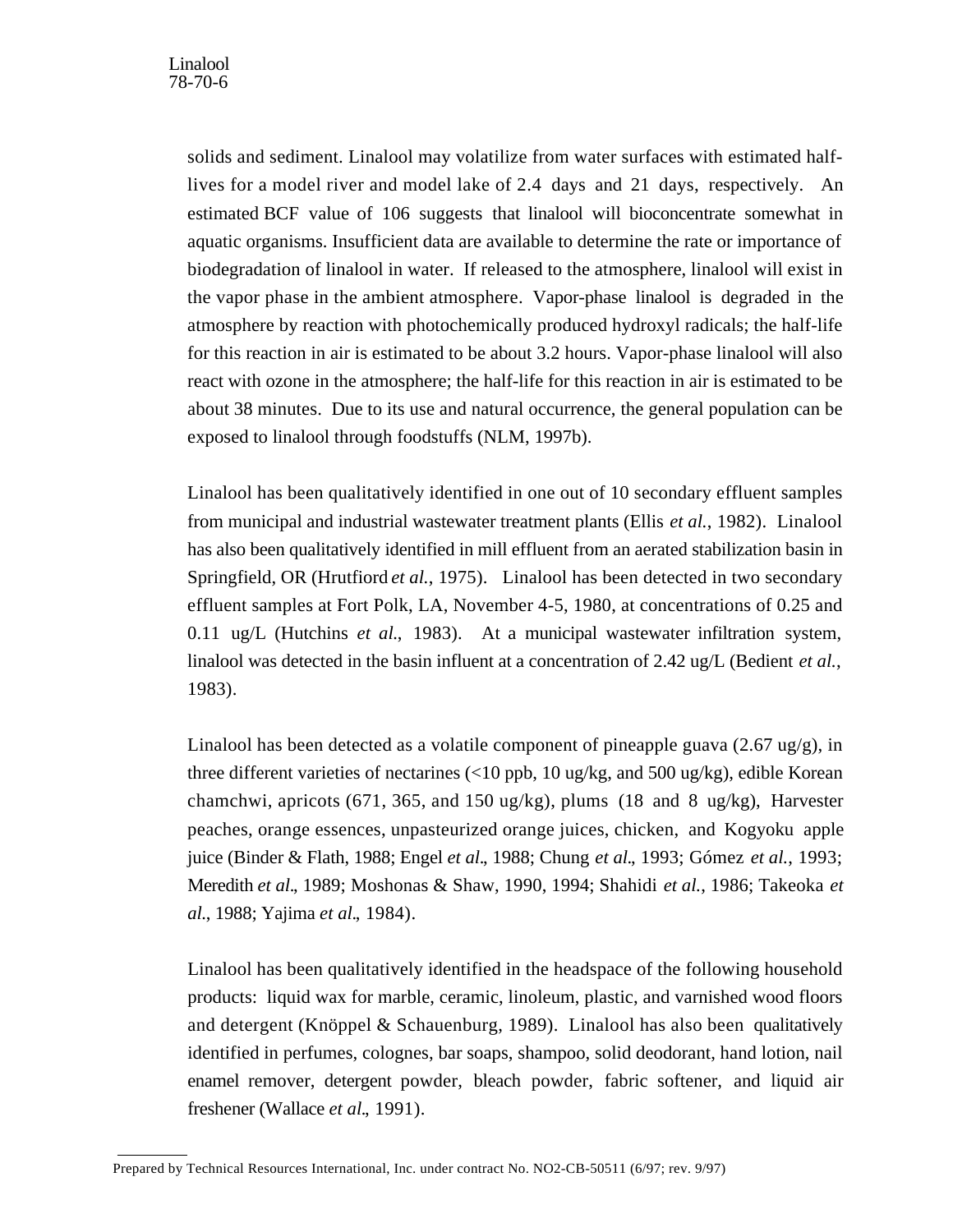Linalool has been detected in emissions from the 30 agricultural and natural plant types (crops and vegetation) found in California's Central Valley (Winer *et al.*, 1992).

Regulatory Status: No standards or guidelines have been set by NIOSH or OSHA for occupational exposure to or workplace allowable levels of linalool. The American Conference of Governmental Industrial Hygienists (ACGIH) has not recommended a threshold limit value (TLV) or biological exposure index (BEI) for linalool. Linalool is a "generally recognized as safe" (GRAS) substance approved by the FDA as a direct food additive (synthetic flavoring substance) for human and animal consumption (FDA, 1996).

# EVIDENCE FOR POSSIBLE CARCINOGENIC ACTIVITY

Human Data: No epidemiological or case reports investigating the association of exposure to linalool and cancer risk in humans were identified in the available literature. Despite the widespread exposure to linalool, few studies of its effects on humans have been conducted. One exception is dermal irritancy and sensitization. In a study of 39 oils and perfumes, 32% solutions of linalool were described as moderately irritating to 50 adult male volunteers (Motoyoshi *et al.*, 1979). FEMA summarizes several studies of persons with eczema or dermatitis attributed to cosmetics. Very few who received patch testing to diagnose the cause of the disease responded to linalool solutions ranging from 5 to 20% (FEMA, 1997).

DeGroot and Liem (1983) noted that many cosmetic reactions are not recognized as such when the reaction involves the face. Their review of the literature suggested, however, that sensitization to linalool is probably rare. Linalool was removed from the standard series at one clinic after only a 0.5% incidence of positive reactions had been observed in 792 patients with eczema. In another study, patch testing of 149 of 487 patients with cosmetic dermatitis revealed no cases of contact sensitivity to linalool.

# Animal Data:

 $\overline{a}$ 

*Acute.* Acute systemic toxicity from linalool is associated with its central depressive effects. Clinical signs include ataxia, a decrease in spontaneous motor activity, lateral recumbency, narcosis, and respiratory disturbances leading to death (Powers & Beasley, 1985). Table 2 presents acute toxicity data for linalool. Information on insects was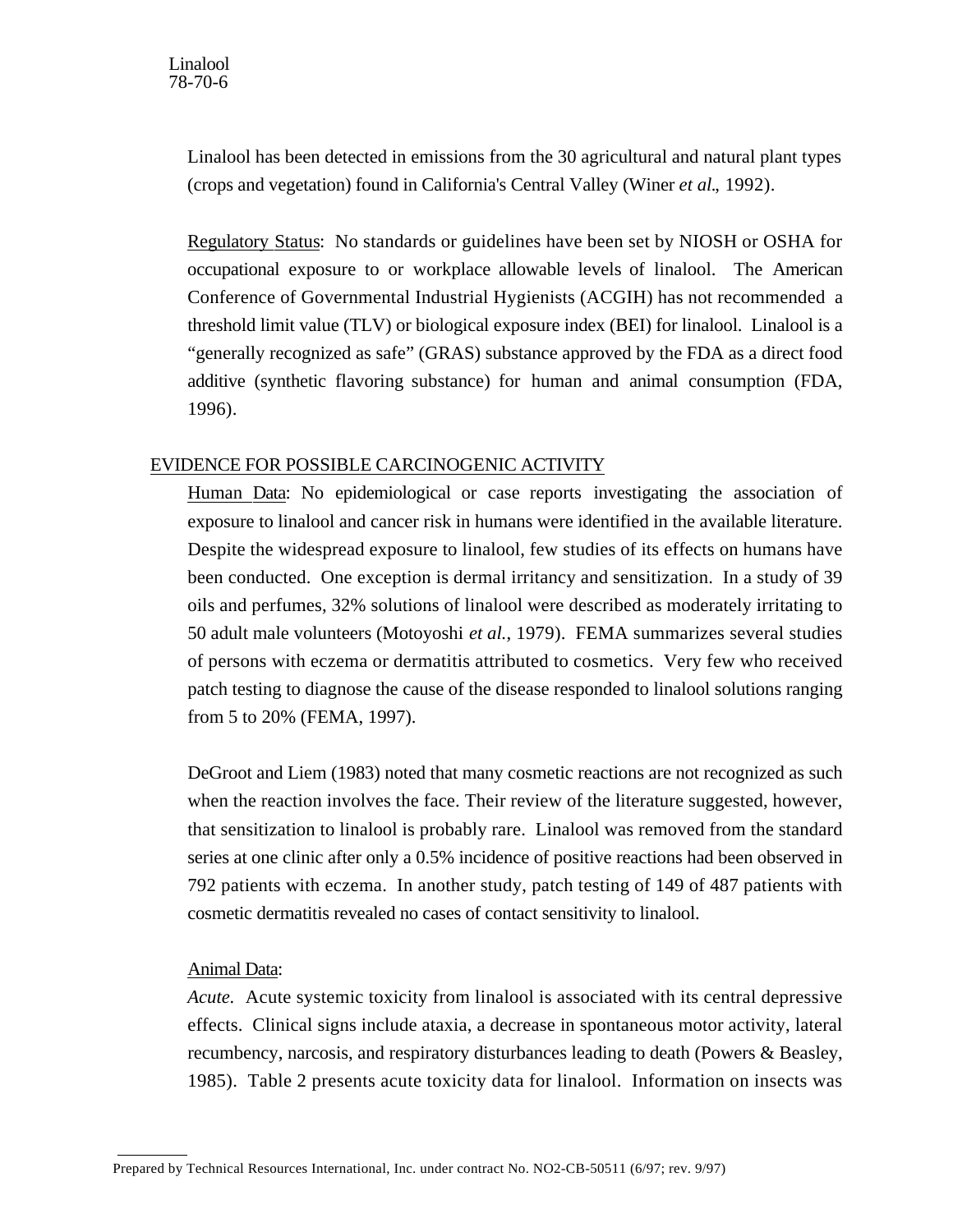included because it shows the effectiveness of linalool as a pesticide when contrasted against the mammalian data.

Animal models have been used to study linalool as an irritant and sensitizer. Linalool was one of 39 oils and perfumes included in a comparative study on dermal irritancy. Undiluted linalool was severely irritating to rabbits, moderately irritating to guinea

| Route           | <b>Species</b>     | <b>Toxicity value</b>              |
|-----------------|--------------------|------------------------------------|
| gavage          | Osborne-Mendel rat | $LD_{50} = 2.8$ g/kg               |
| oral            | mouse              | $LD_{50} = 2.2 - 3.5$ g/kg         |
| skin            | rabbit             | $LD_{50} = 8$ g/kg                 |
| skin            | fly                | $\overline{LD_{50}} = 189$ g       |
| inhalation      | mite               | $ED50=1.633$ <sup>1</sup>          |
| inhalation      | house fly          | $LC_{50} = 6.8 \text{ g/cm}^3$     |
| inhalation      | red flour beetle   | $LC_{50} > 1730$ g/cm <sup>3</sup> |
| intramuscular   | mouse              | $LD_{50} = 8$ g/kg                 |
| subcutaneous    | mouse              | $LD_{50} = 1.47$ g/kg              |
| intraperitoneal | mouse              | $LD_{50} = 0.34$ g/kg              |
| intraperitoneal | CD-1 mouse         | $LD_{50} = 0.2$ g/kg               |
| intraperitoneal | rat                | $\overline{LD_{50}} = 0.31$ g/kg   |

**Table 2. Acute toxicity data for linalool** 

Jenner *et al.* (1963); FEMA (1997)

pigs, and not reactive on the shaved skin of miniature swine (Motoyoshi *et al.*, 1979). In a modified Draize procedure using guinea pigs, linalool did not induce sensitization (Sharp, 1978).

*Subacute/Subchronic Studies.* Most subacute and subchronic studies of linalool have been directed at specific endpoints. An exception was a study in which strain-dependent toxicity was seen in rats receiving multiple doses of  $0.25$  to 4 g/kg of linalool via skin absorption. Wistar rats receiving this regimen for 29 days lost weight and experienced discomfort, piloerection, lethargy, and ataxia. Clinical chemistry tests showed doserelated increases in alkaline phosphatase and increased glucose and cholesterol at the 4 g/kg dose. Sprague-Dawley rats were similarly exposed for 91 days. Even at 0.25 g/kg, depressed activity was evident. At the highest dose, 11 of 40 animals died. In addition, squamous epithelial hyperplasia developed at the application site and liver and kidney weights were increased (Moreno, 1980).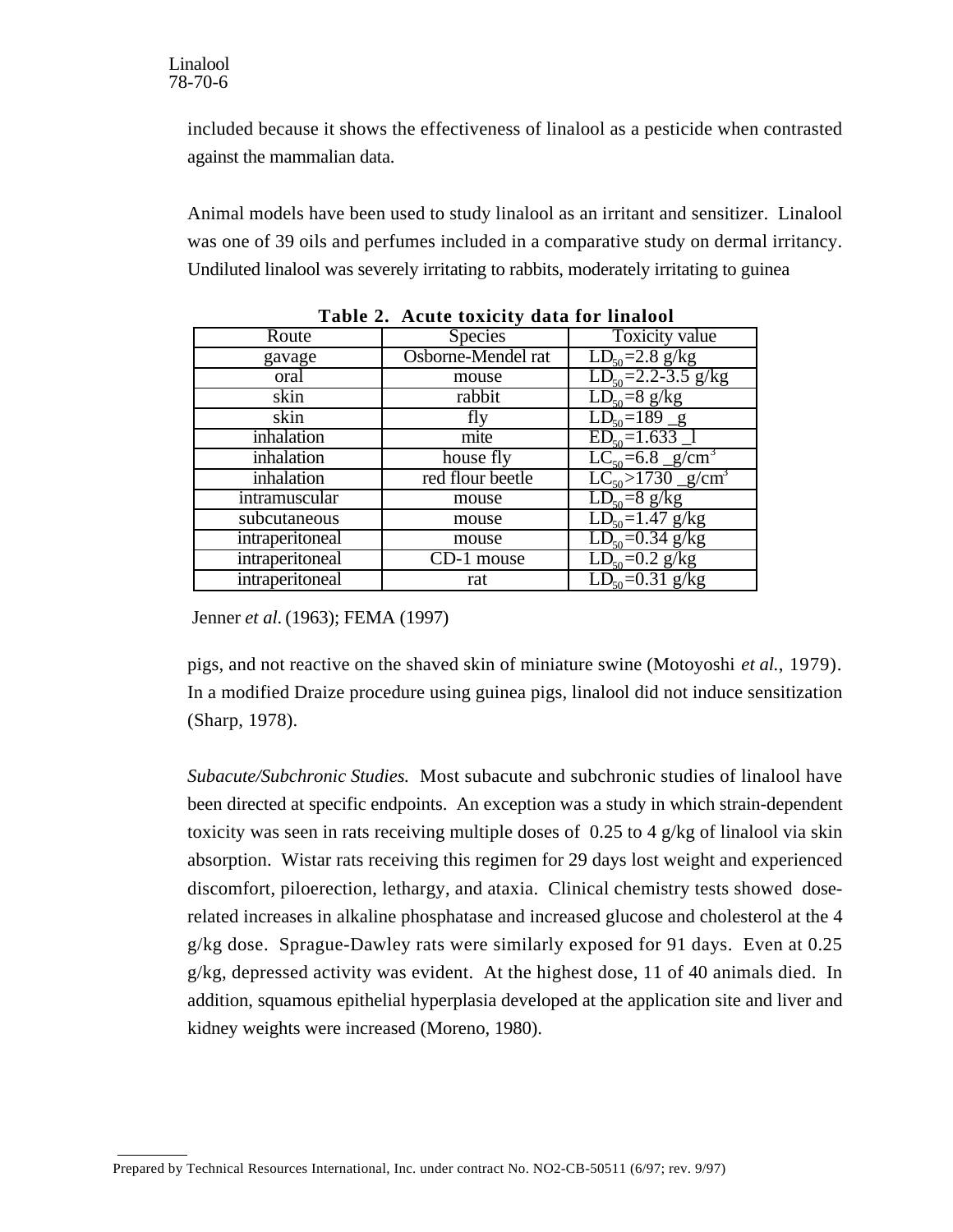Several plant species rich in linalool are used as anticonvulsants by practitioners of traditional medicine in the Brazilian Amazon (Elisabetsky *et al.*, 1995). Thus, it is not surprising that depressed activity was observed in the Moreno study. In mice, linalool also diminished caffeine-induced hyperactivity and showed anticonvulsive activity against pentylenetetrazole and strychnine (Atanassova-Shopova *et al*., 1973; Buchbauer, 1991). Glutamatergic transmission plays a role in the anticonvulsant actions of linalool (Elisabetsky *et al.*, 1995). Linalool caused a dose-related inhibition of  $[^{3}H]$ -glutamate binding in CNS membranes from the cortex of male Wistar rats; 6500 \_mol of linalool produced approximately the same inhibition as 430 mol of phenobarbital.

Chronic/Carcinogenicity Studies. No 2-year carcinogenicity studies of linalool in animals were identified in the available literature. Specialized tests in strain A mice and tests of linalool as a tumor inhibitor have been conducted.

Linalool was one of 41 food additives examined for their ability to induce lung tumors in strain A mice (Stoner *et al.*, 1973). The animals received intraperitoneal (ip) injections of each compound for eight weeks and were killed at 24 weeks after the first injection. Linalool was negative in this test, as were some compounds now shown to be liver carcinogens.

Linalool did not inhibit the formation of 7,12-dimethylbenz[a]anthracene (DMBA) induced mammary tumors in rats. Mammary tumors were induced in 55-day-old female Sprague-Dawley rats with a single gastric intubation of 65 mg/kg of DMBA in sesame oil. A diet containing 1% linalool (w/w) was started two weeks before DMBA administration and continued for 20 weeks until the end of the experiment. The 50 rats in the linalool group developed a total of 96 tumors, with an average of 1.9 tumors per rat. The 51 positive control animals developed 119 tumors, with an average of 2.3 tumors per rat. The median tumor latency for the linalool group was 84 days compared with 56 days for the control group. These differences show a trend but were not statistically significant (Russin *et al.*, 1989).

The inhibitory capacity of linalool on intestinal neoplasia induced by azoxymethane (AOM) was examined. Male F344 rats (19 per group) were given six subcutaneous (sc) doses of AOM (15 mg/kg twice a week for 3 weeks). Three days later, the experimental group was placed on a diet containing 5 mg linalool/gram of food. The rats were fed this diet for 22 weeks when they were killed. The gastrointestinal tract was opened and

Prepared by Technical Resources International, Inc. under contract No. NO2-CB-50511 (6/97; rev. 9/97)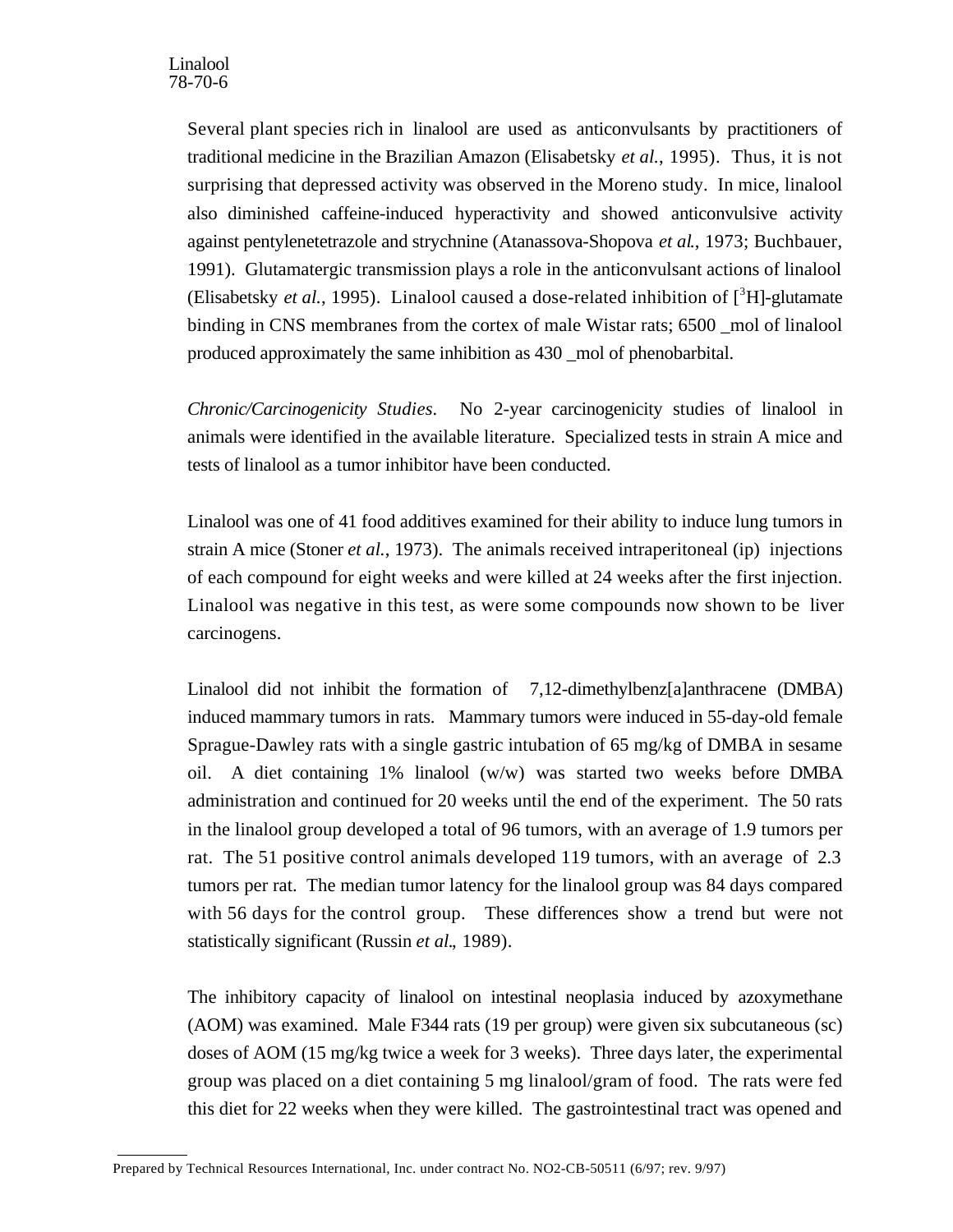the presence of tumors recorded. Complete autopsies were also done and pathological tissues taken for histological study. Linalool produced no effect on the number of tumors of the large bowel. A modest decrease in adenocarcinomas of the duodenum, from 50% in AOM-only rats (0.6 tumors/rat) to 26% in linalool-fed rats (0.3 tumors/rat) occurred, but was not statistically significant (Wattenberg, 1991).

Short-Term Tests: Table 3 presents data on the genotoxicity of linalool. Linalool possesses antimicrobal and antifungal activity, which may explain the consistently negative findings in the Ames assay. Results in other test systems are mixed. However, the mutagenic activity of linalool differs completely from allyl compounds possessing strong leaving groups; these compounds (e.g., allyl bromide, allyl methane sulfonate) tend to be alkylating agents and direct mutagens (Lutz *et al.*, 1982).

Linalool has been examined for potential antimutagenic and antitumorigenic activity. At 200µg/ml linalool was not effective against the activity of 4-nitroquinoline 1-oxide in *Escherichia coli* strain WP2s (Ohta *et al.,* 1986)*.* In *Drosophila melanogaster,* linalool did not affect tumor expression in the melanotic strain, tu bw;+s-tu, but it caused retardation of development (FEMA, 1997).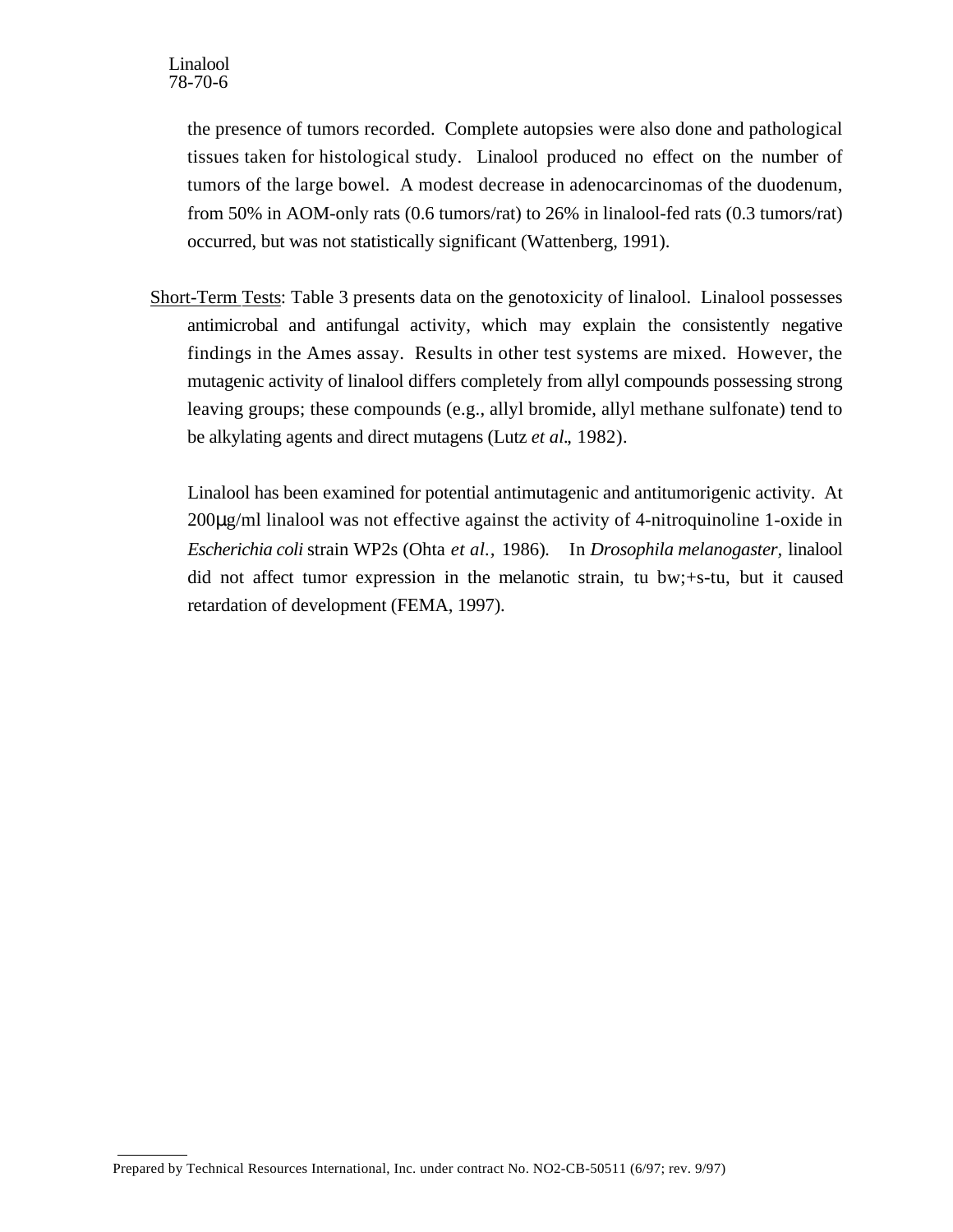|                                                                          | . <del>.</del>                                                                                                              |                                      |                          |
|--------------------------------------------------------------------------|-----------------------------------------------------------------------------------------------------------------------------|--------------------------------------|--------------------------|
| Test system/strain or                                                    | Dose; study details (activation,                                                                                            | Result                               | Reference                |
| cell line (locus)                                                        | solvent, dose, schedule)                                                                                                    |                                      |                          |
|                                                                          | <b>Endpoint: Mutation</b>                                                                                                   |                                      |                          |
| S. typhimurium<br>TA98, TA100,<br>TA1535, TA1537 &<br>TA1538             | 10 mg/plate; with or without rat liver<br>S <sub>9</sub>                                                                    |                                      | Heck et al.,<br>1989     |
| S. typhimurium<br><b>TA100</b>                                           | Plate test, with or without activation,<br>concentration not given                                                          |                                      | Lutz et al.,<br>1982     |
| S. typhimurium<br>TA92, TA94, TA98,<br>TA100, TA1535,<br>TA1537 & TA2637 | 1 mg/plate; with or without S9                                                                                              |                                      | Ishidate et al.,<br>1984 |
| S. typhimurium TA98<br>& TA100                                           | $0.05 - 300$ 1 of urine from rats<br>administered 0.5 ml of linalool by<br>gavage, with rat liver S9 or _-<br>glucuronidase |                                      | Rockwell &<br>Raw, 1979  |
| Mouse lymphoma<br>L5178Y T $\bar{K}$ + cells                             | 150 & 200 $\_\text{g/ml}$ ; with or without rat<br>liver S9, 4-hr exposure to linalool,<br>10-14 days growth                | $+$ W/O<br>S9,<br>$W+$<br>with<br>S9 | Heck et al.,<br>1989     |
| E. coli WP2 uvrA                                                         | $0.125$ -1.0 mg/plate, mutation<br>frequency of trp+ revertants                                                             |                                      | Yoo, 1986                |
|                                                                          | <b>Endpoint: Chromosomal</b><br><b>Aberrations</b>                                                                          |                                      |                          |
| <b>CA/Chinese hamster</b><br>fibroblasts                                 | Highest dose was 0.25 mg/ml;<br>DMSO vehicle, no metabolic<br>activation                                                    |                                      | Ishidate et al.,<br>1984 |
| SCE in CHO K-1<br>cells                                                  | Doses of 33.3 to 1000 _mol per plate                                                                                        |                                      | Sasaki et al.,<br>1989   |
|                                                                          | <b>Endpoint: DNA damage</b>                                                                                                 |                                      |                          |
| B. subtillus M45<br>$(rec-) \& H17 (rec+)$                               | Maximum of 10 1 per disk, spore<br>rec- assay with DMSO vehicle                                                             | $+$                                  | Yoo, 1986                |
| <b>DNA</b> repair<br>(UDS)/Rat<br>hepatocytes                            | Highest dose was 0.50 ug                                                                                                    |                                      | Heck et al.,<br>1989     |

# **Table 3.** *In vitro* **genotoxicity of linalool**

CA = chromosome aberration, SCE= sister chromatid exchange, CHO=Chinese hamster ovary,

UDS=unscheduled DNA synthesis.

 $\overline{a}$ 

Metabolism: The metabolic activity of linalool appears to be a balance between biliary excretion of polar conjugates with \_-glucuronidase and the formation of 4-hydroxylated products, a reaction mediated by microsomal cytochrome P450.

Linalool contains a polar structure, the hydroxyl group, and does not have to undergo Phase I metabolism before conjugation. When 500 mg/kg of radiolabeled linalool was given intragastrically to Wistar rats, there was no significant delay between dosing and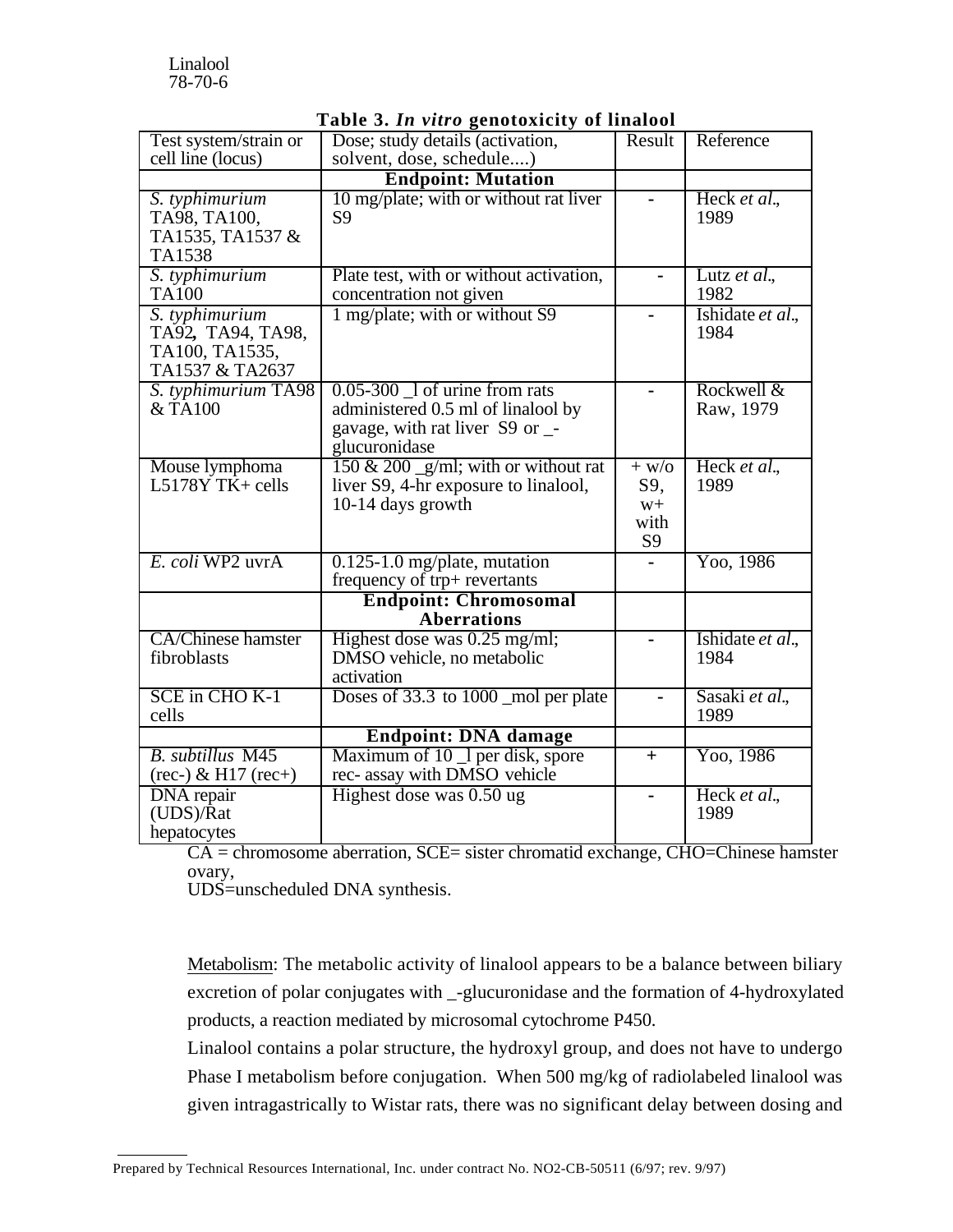appearance of radioactivity in the urine (Parke *et al.*, 1974a). After several hours, substantial amounts of radiolabeled carbon dioxide appeared in the respired air, suggesting that linalool was entering pathways of intermediary metabolism. Fecal excretion was delayed, occurring mainly between 36 and 48 hours after dosing, partly because of extensive biliary excretion and reabsorption of partially hydrolyzed glucuronidase and sulfatase conjugates. After 72 hours, 3% of the radioactivity remained in the tissues, mainly in the liver, gut, skin, and skeletal muscle.

After 72 hours, about 58% of the dose was excreted in the urine, 25% in the air, and 16% in the feces (Chadra & Madyastha, 1984). About 10% of the administered dose was radiolabeled urea in the urine. Substantial amounts of dihydrolinalool and tetrahydrolinalool (free and conjugated) were also detected.

Repeated administration of linalool over one week produced different results, suggesting that repeated dosing induces oxidative metabolic pathways. The major metabolites detected in the urine of male rats administered 600 mg/kg of linalool orally each day for six days were 8-hydroxylinalool and 8-carboxylinalool, products of C-8 methyl oxidation. Dihydrolinalool and tetrahydrolinalool were not observed (Chada & Madyastha, 1984).

Over much longer periods, cytochrome P450 levels showed a complex response to the administration of linalool. When 500 mg/kg of linalool was administered by gastric intubation to Wistar rats, an initial increase in P450 occurred. P450 levels became depressed by day seven. By day 30, however, P450 levels were elevated 50%, and they remained that way throughout the 64-day study (Parke *et al.*, 1974b).

Linalool was also administered to male Wistar rats by intragastric intubation at 500 mg/kg per day (Parke *et al.*, 1974b). Animals were killed at 0, 3, 7, 14, 30, and 64 days to determine liver weights and enzyme activities. A slight but a significant increase in liver weight was observed only on the 64th day. Cytochromes P450 and  $b_5$ concentrations were biphasic, eventually increasing to a plateau. Biphenyl 4 hydroxylase activity was unaffected. Alcohol dehydrogenase activity showed initial changes and returned to normal by the 14th day. 4-Methylumbelliferone glucuronyl transferase increased dramatically, rising to 150% of normal values by the 64th day (P<0.001), an apparent physiological adaptation to the increased metabolic demand and an indication that conjugation with glucuronides remains an important metabolic pathway.

Prepared by Technical Resources International, Inc. under contract No. NO2-CB-50511 (6/97; rev. 9/97)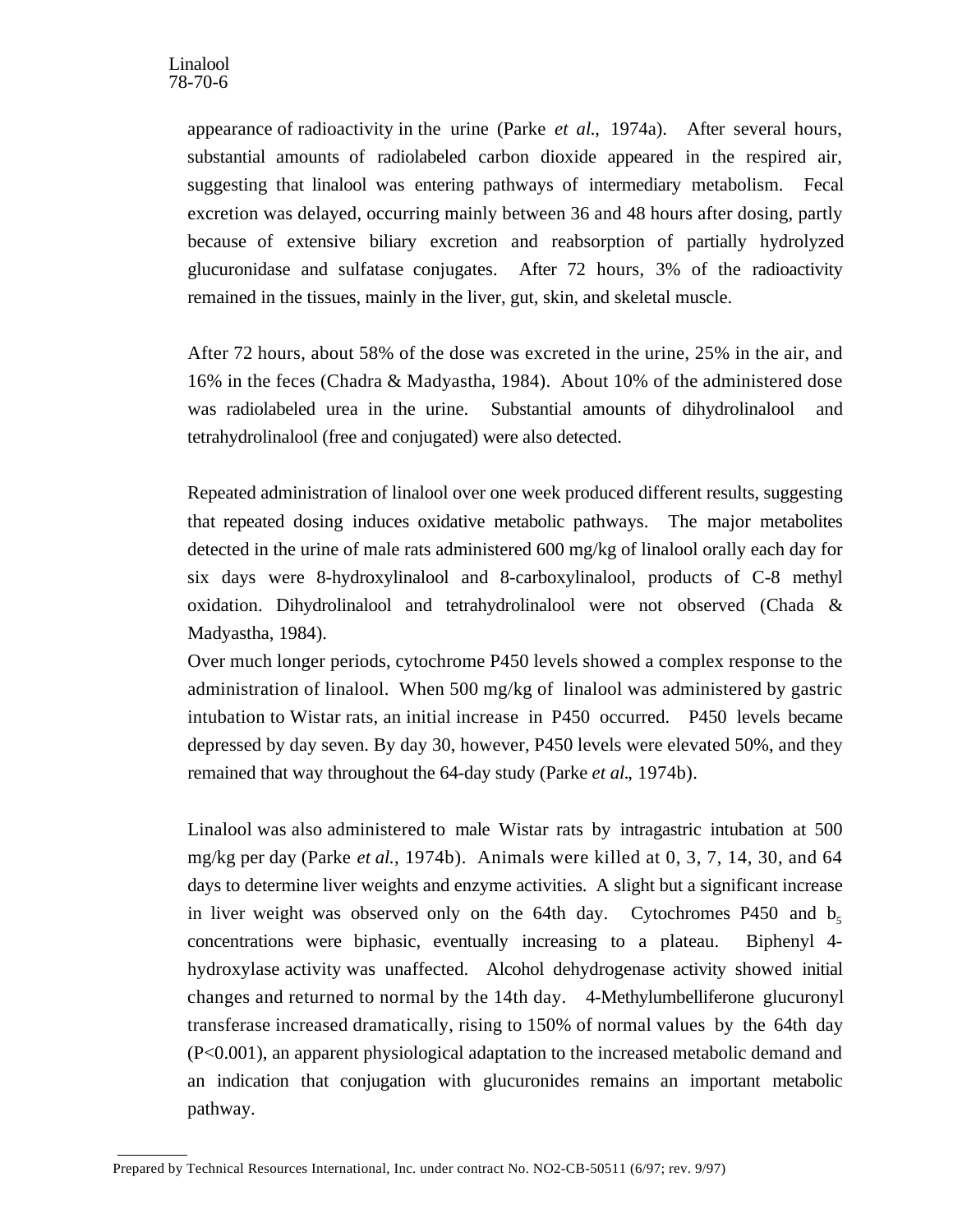Another effect of linalool administration on the drug-metabolizing liver enzymes was discovered by Roffey and coworkers (1990). For five days, 1.5 g/kg of linalool was administered to male Wistar rats by gastric intubation. Absolute and relative liver weights were increased in rats killed 24 hours after the final linalool dose and cytochrome P450 levels were slightly elevated. Linalool caused an increase in the level of liver peroxisomal bifunctional enzyme and induction of palmitoyl CoA \_-oxidation; together the results suggested that linalool is a weak peroxisome proliferator.

Other Biological Effects: Lewis and coworkers (1994) evaluated the spatial and electronic parameters of 19 acyclic terpenes, including linalool, to predict their metabolic activation or detoxification by the cytochrome P450 family of enzymes. Linalool did not have a shape or electronic parameters appropriate for metabolic activation by P450 1A2, so the authors believed that linalool would not be mutagenic. Linalool was also an unlikely substrate of P450 2E so the authors concluded that it would be unlikely to initiate or promote malignancy through the formation of reactive oxygen species. The acyclic terpenes, including linalool, had a molecular pattern similar to phenobarbitone, a P450 2B substrate. The authors noted the discrepancy between their calculations for linalool and the findings of Roffey and coworkers, which showed linalool to be a weak peroxisome proliferator.

Structure/Activity Relationships: Linalool is generally found as a racemic mixture. It has several freely rotating bonds and can achieve a conformation that resembles cyclic ring terpenes suggesting that its toxicity may share some similarities with such compounds. The presence of the hydroxy group on linalool also appears important since it enhances the excretion of linalool. Considering these features led to the selection of four other spice ingredients for the structure/activity analysis.

The NTP has conducted chronic carcinogenicity studies on the spice ingredients dlimonene, and geranyl acetate (NTP 1987, 1990). d-Limonene has become the lead compound for a mechanism believed to produce renal tubule toxicity and/or tumors in male rats. This mechanism requires the compound or a metabolite to bind tightly to the male rat protein,  $\mathcal{L}_{2u}$  -globulin. To do this, the compound must have two features, the right size and shape to fit into the receptor pocket and the ability to bind to specific amino acids contained within the  $_{-2u}$ -globulin structure.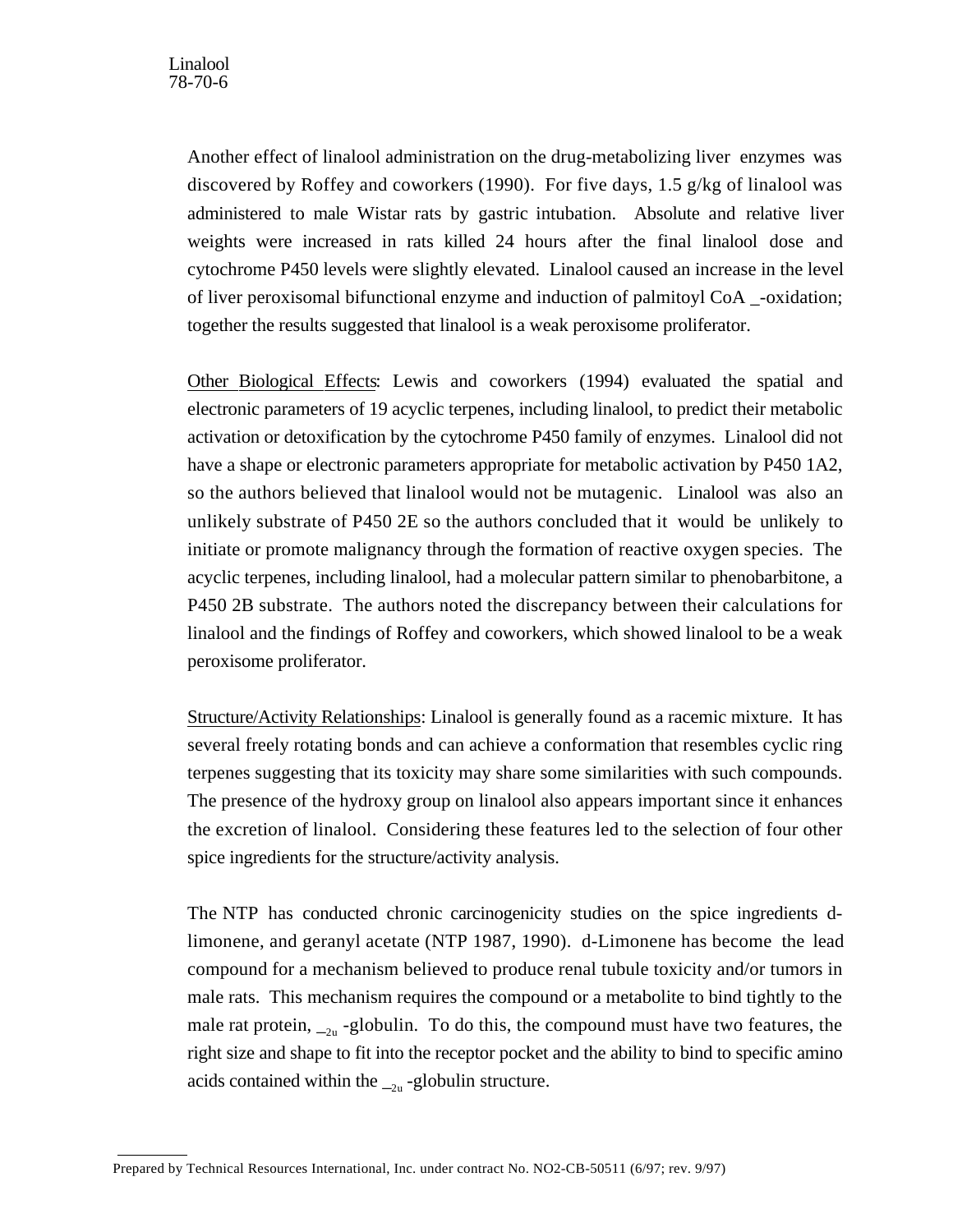The geranyl acetate study might have provided more information to help define the male rat kidney effect. Food grade geranyl acetate contains 71% geranyl acetate and 29% citronellyl acetate. Both of these compounds are racemic mixtures with structural similarities to linalool. Renal tubular cell adenomas were found in two low-dose male rats, an incidence above historical controls. No renal tumors were found in the highdose group, but only 36% of them lived to the end of the study. All high-dose male and female mice were dead by week 91 because of a dosing error, further limiting the negative findings of the study (NTP, 1987).

Two additional compounds, myrcene and nerolidol, were also selected. Myrcene is closely related to linalool except that it does not contain a polar substituent. Thus, myrcene should have toxicologic and therapeutic profiles similar to linalool but the effects might be more pronounced at the same dosage since myrcene is probably retained in the body longer than linalool. Nerolidol is a racemic mixture similar to linalool but the bulky side chain argues against any ability to bind to  $_{-2u}$ -globulin.

Table 4 summarizes carcinogenicity and mutagenicity data on these chemicals as well as linalool.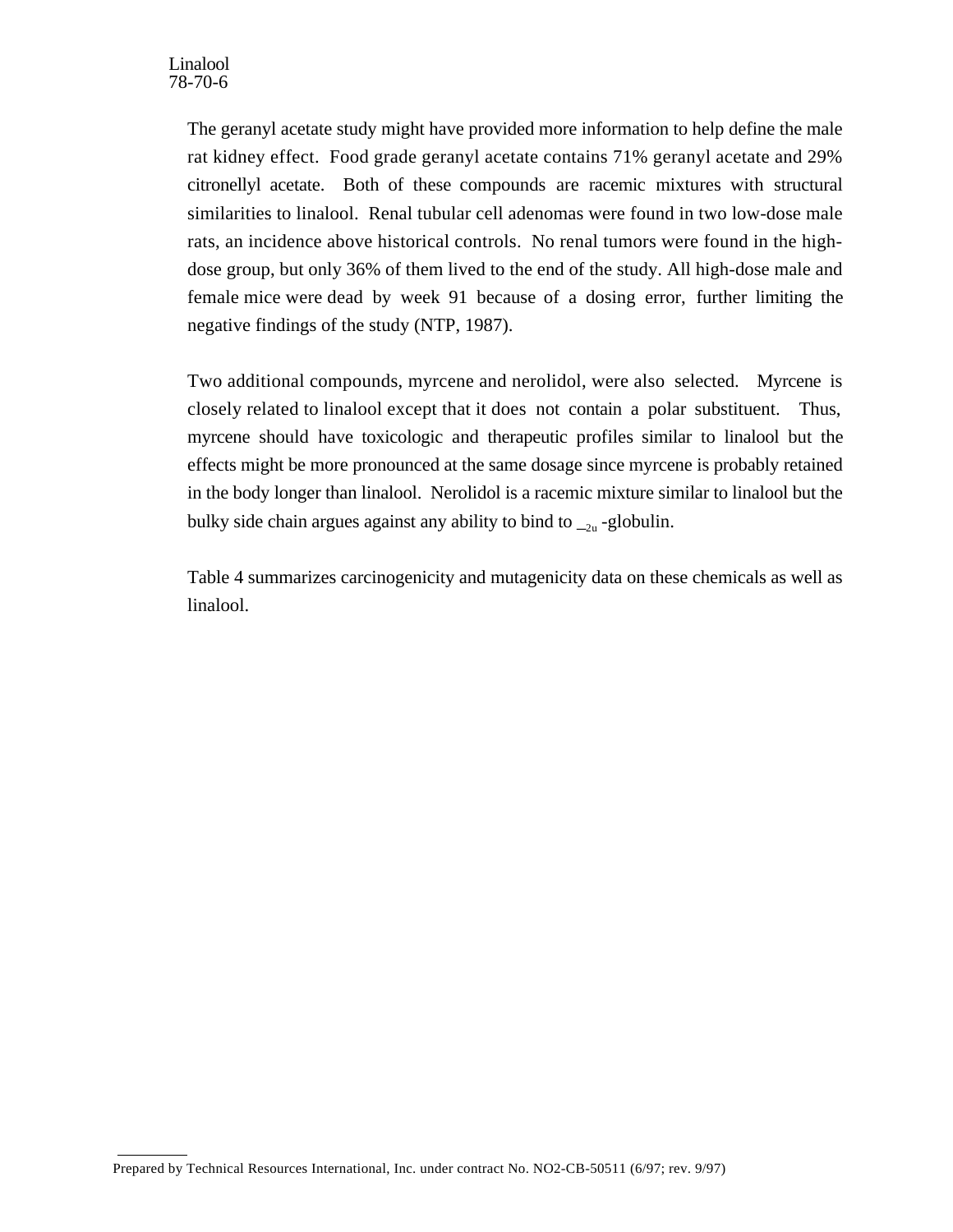|                                                                                                                                                  | .                                                                                                                                                                                                                                                                                              |                                                                                                                                                                                                                                                                                                                                                                                                                                                                                                                                                                                                                                                                                                     |
|--------------------------------------------------------------------------------------------------------------------------------------------------|------------------------------------------------------------------------------------------------------------------------------------------------------------------------------------------------------------------------------------------------------------------------------------------------|-----------------------------------------------------------------------------------------------------------------------------------------------------------------------------------------------------------------------------------------------------------------------------------------------------------------------------------------------------------------------------------------------------------------------------------------------------------------------------------------------------------------------------------------------------------------------------------------------------------------------------------------------------------------------------------------------------|
| Chemical<br>[ $CAS$ No.]                                                                                                                         | Carcinogenicity data                                                                                                                                                                                                                                                                           | Mutagenicity data                                                                                                                                                                                                                                                                                                                                                                                                                                                                                                                                                                                                                                                                                   |
| LinalooI<br>$[78-70-6]$<br>$H_3C_8$ OH<br>CH <sub>2</sub><br>$H_3C$<br>CH <sub>3</sub>                                                           | negative in strain A mouse lung<br>adenoma assay (Stoner et al.,<br>1973)<br>oral administration did not inhibit<br>AOM-induced duodenal<br>adenocarcinomas in male F344 rats<br>or DMBA-induced mammary<br>tumors in female Sprague-Dawley<br>rats (Russin et al., 1989;<br>Wattenberg, 1991) | negative in S. typhimurium TA92,<br>TÃ97, TA98, TA100, TA102,<br>TA1535, TA1537, TA1538, or<br>TA2637 with or without metabolic<br>activation (Rockwell & Raw, 1979;<br>Ishidate et al., 1984; Heck et al.,<br>1989; Fujita et al., 1992)<br>weakly positive with S9 in mouse<br>lymphoma L5178 TK+ cells (Heck<br><i>et al.</i> , 1989)<br>positive in <i>B. subtillus</i> N45 $\&$ H17<br>rec- assay $(Yoo, 1986)$<br>negative in E. coli WP2 uvrA<br>(Yoo, 1986)<br>negative for chromosomal<br>aberrations in Chinese hamster<br>lung fibroblasts (Ishidate et al.,<br>1984) and SCEs in CHO K-1 cells<br>(Sasaki et al., 1989)<br>did not induce UDS in rat<br>hepatocytes (Heck et al., 1989) |
| Nerolidol<br>$[7212 - 44 - 4]$<br>CH <sub>3</sub><br>CH <sub>3</sub><br>CH <sub>2</sub> CH <sub>2</sub> CCH=<br>ОН<br>$H_3C$<br>`СH <sub>3</sub> | oral administration significantly<br>inhibited AOM-induced large<br>bowel neoplasms and slightly<br>decreased AOM-induced duodenal<br>adenocarcinomas in male F344 rats<br>(Wattenberg, 1991)                                                                                                  | <b>NDF</b>                                                                                                                                                                                                                                                                                                                                                                                                                                                                                                                                                                                                                                                                                          |
| Myrcene<br>$[123-35-3]$<br>CH <sub>2</sub><br>CH <sub>2</sub><br>$H_3C$<br>CH <sub>3</sub>                                                       | oral administration did not inhibit<br>the production of DMBA-induced<br>mammary tumors in Sprague-<br>Dawley rats (Russin et al., 1989)                                                                                                                                                       | negative in the Chinese hamster V-<br>79/6-thioguanine assay with or<br>without S9 (CCRIS, 1997)<br>negative for chromosomal<br>aberrations and SCEs in human<br>lymphocytes and for mutation at<br>the HPRT locus in V79 cells<br>(Roscheisen et al., 1992a)                                                                                                                                                                                                                                                                                                                                                                                                                                       |

# **Table 4. Summary of information on linalool and structurally related compounds**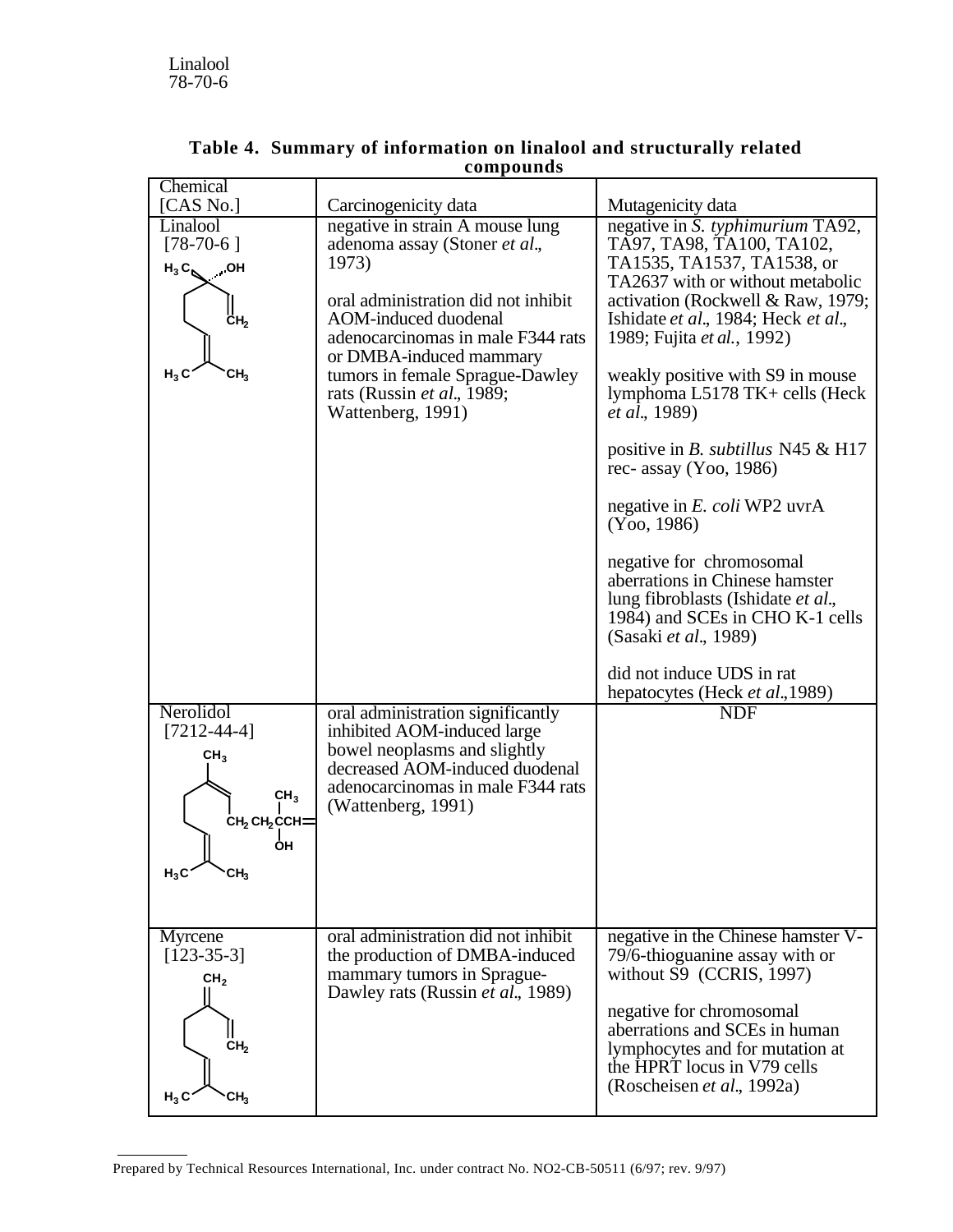|                                                                 |                                                                                                                                                                                                                                                                                                                                                                                                                                                                                                                                                                                                                                                                                                                                                                                                                                                                                                                                                                                                                                                                                                                                                       | negative in the <i>in vivo</i> bone<br>marrow chromosome aberration<br>test with rats (Roscheisen et al.,<br>1992a)<br>reduced SCE-induced S9-activated<br>cyclophosphamide in human<br>lymphocytes and V79 cells; also<br>inhibited SCEs in V79 cells<br>induced by aflatoxin B1 but not<br>BAP or DMBA (Roscheisen et al.,<br>1992b)                                                                                                                                                                            |
|-----------------------------------------------------------------|-------------------------------------------------------------------------------------------------------------------------------------------------------------------------------------------------------------------------------------------------------------------------------------------------------------------------------------------------------------------------------------------------------------------------------------------------------------------------------------------------------------------------------------------------------------------------------------------------------------------------------------------------------------------------------------------------------------------------------------------------------------------------------------------------------------------------------------------------------------------------------------------------------------------------------------------------------------------------------------------------------------------------------------------------------------------------------------------------------------------------------------------------------|-------------------------------------------------------------------------------------------------------------------------------------------------------------------------------------------------------------------------------------------------------------------------------------------------------------------------------------------------------------------------------------------------------------------------------------------------------------------------------------------------------------------|
| d-Limonene<br>$[5989-27-5]$<br>CH <sub>3</sub><br>$H_3C$<br>СH, | Mouse<br>no evidence for carcinogenic<br>activity in male $B6C3F_1$ mice<br>administered 250 or 500 mg/kg or<br>in female $B6C3F_1$ mice<br>administered 500 or 1000 mg/kg<br>by gavage, 5 days a week for 2<br>years (NTP, 1990)<br>Rat<br>clear evidence of carcinogenic<br>activity (increased incidences of<br>tubular cell hyperplasia and kidney<br>tumors) in male F344/N rats that<br>received 75 or 150 mg/kg but no<br>evidence in female F344/N rats that<br>received 300 or 600 mg/kg by<br>gavage, 5 days a week for 2 years<br>(NTP, 1990)<br>kidney tumors in male F344 rats<br>but not in $_{\text{2U}}$ globulin-deficient<br>male NCI Black Reiter rats given<br>150 mg/kg of d-limonene 5 days a<br>week for 30 weeks following<br>administration of EHEN for two<br>weeks (Dietrich & Swenberg,<br>$(1991)^1$<br>inhibition of mammary tumors<br>produced by DMBA or n-<br>nitrosomethyl urea in Sprague-<br>Dawley or Wistar rats; results are<br>not completely consistent, but<br>several regimens (for short periods<br>before and after DMBA, for short<br>periods after DMBA, and for long<br>periods) produced significant | negative in <i>S. typhimurium</i> TA98,<br>TA100, TA102, TA1535,<br>TA1537, UTH8413, and<br>YTH8414 in the presence or<br>absence of S9 (CCRIS, 1997;<br>NTP, 1990)<br>negative in the $L5178Y/TK+\prime$ -<br>assay in the presence or absence of<br>S9 (NTP, 1990)<br>negative for chromosomal<br>aberrations or SCEs in cultured<br>CHO cells in the presence or<br>absence of $S9$ (NTP, 1990)<br>no antimutagenic activity toward<br>NNK in <i>S. typhimurium</i> strain<br>TA1535 (Teel, 1993) <sup>1</sup> |

l 1EHEN= n-ethyl-n-hydroxyethylnitrosamine; NNK=(methylnitrosamino)-1-(3-pyridyl)-1 butanone

Prepared by Technical Resources International, Inc. under contract No. NO2-CB-50511 (6/97; rev. 9/97)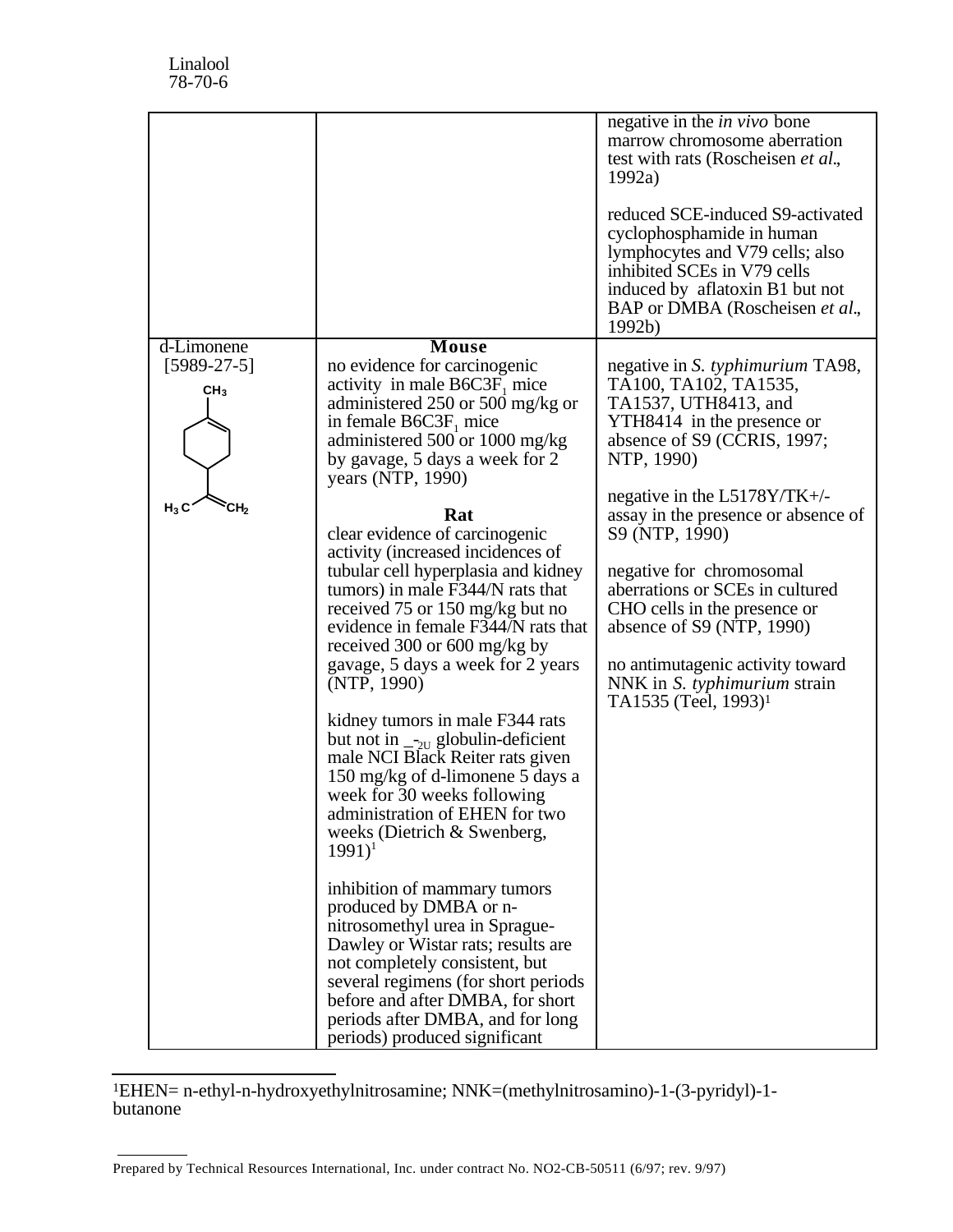|                               | decreases in incidence and/or        |                                             |
|-------------------------------|--------------------------------------|---------------------------------------------|
|                               | multiplicity and/or significant      |                                             |
|                               | increases in latency (CCRIS, 1997)   |                                             |
|                               |                                      |                                             |
| Geranyl acetate               | <b>Mouse</b>                         |                                             |
| $[cis=141-12-8]$              |                                      | negative in a <i>Bacillus subtilis</i> rec- |
| $[trans=105-87-3]$            | no evidence of carcinogenic activity | assay (NTP, 1987)                           |
|                               | in male and female $B6C3F_1$ mice    |                                             |
| Food grade geranyl            | gavaged with 500 or 1000 mg/kg       | negative in <i>S. typhimurium</i> strains   |
| acetate contains              | (food grade) 5 times a week for up   | TA98, TA100, TA1535, and                    |
| 29% citronellyl               | to 2 years; survival of high-dose    | TA1537 with or without S9 (NTP,             |
| acetate                       | males and females (91 weeks) and     | 1987)                                       |
|                               | of low dose females may have been    |                                             |
| CH <sub>3</sub><br>ဂို        | inadequate for detection of late     |                                             |
| СН, ОССН,                     |                                      |                                             |
|                               | appearing tumors (NTP, 1987)         |                                             |
|                               |                                      |                                             |
|                               |                                      |                                             |
|                               | Rat                                  |                                             |
|                               |                                      |                                             |
|                               | no evidence of carcinogenic activity |                                             |
| H, C<br>СΗ,                   | in male and female F344/N rats       |                                             |
| <i>trans</i> -geranyl acetate | gavaged with 1000 or 2000 mg/kg      |                                             |
|                               | (food grade) 5 times a week for 2    |                                             |
| CH <sub>3</sub>               |                                      |                                             |
|                               | years; reduced 2-year survival in    |                                             |
| ူ                             | high-dose males (18/50) lowered      |                                             |
| $CH2OCCCH3$                   | sensitivity and the the marginal     |                                             |
|                               | increases of squamous cell           |                                             |
|                               | papillomas of the skin and renal     |                                             |
| $H_3C$<br>CH <sup>3</sup>     | tubular cell adenomas observed in    |                                             |
| $\mathbf{c}$                  | low-dose male rats may have been     |                                             |
| itronellyl acetate            | related to administration of geranyl |                                             |
|                               | acetate (NTP, 1987)                  |                                             |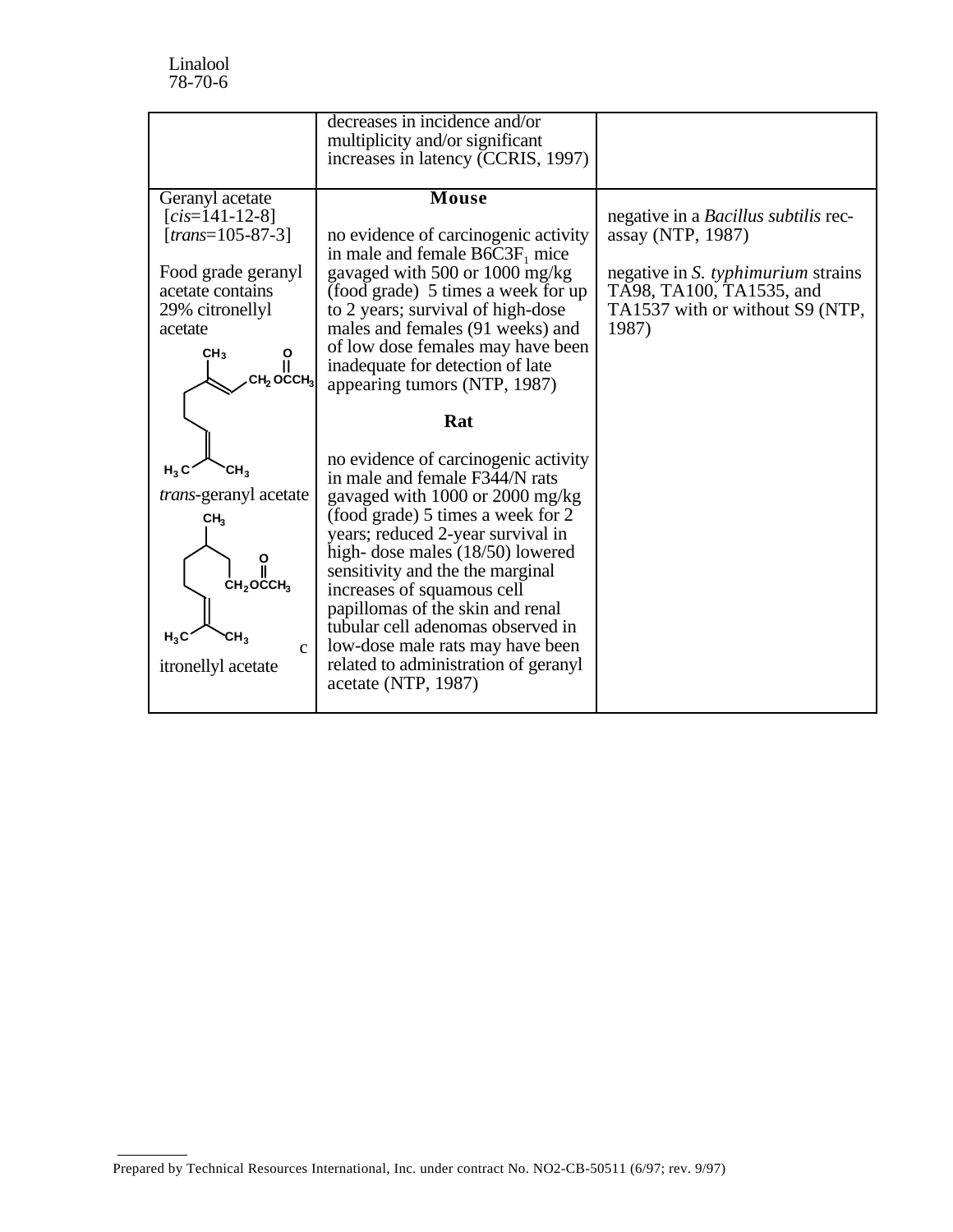## **REFERENCES**

- Atanassova-Shopova, S., Roussinov, K.S. & Boycheva, I. (1973) On certain central neurotropic effects of lavender essential oil. II. Communication: Studies on the effects of linalool and of terpineol. *Izv. Inst. Fiziol., Sof.,* **15**, 149-156 [cited in: FEMA, 1997]
- Bauer, K., Garbe, D. & Surburg, H. (1988) Flavors and Fragrances. In: Gerhartz, W., Yamamoto, Y.S., Elvers, B., Rounsaville, J.F. & Schulz, G., eds., *Ullmann's Encyclopedia of Industrial Chemistry*, 5th rev. ed., Vol. A11, New York, VCH Publishers, pp. 156-157
- Buchbauer, G., Jirovetz, L., Jager, W., Dietrich, H., Plank, C. & Karamat, E. (1991) Aromatherapy: Evidence for sedative effects on the essential oil of lavender after inhalation. Z. *Naturf., C: Biosciences*, **46**(11-12), 1067-1072
- Bedient, P.B., Springer, N.K., Baca, E., Bouvette, T.C., Hutchins, S.R. & Tomson, M.B. (1983) Ground-water transport from wastewater infiltration. *J. Environ. Eng. (N.Y.)*, **109**(2), 485-501
- Bedoukian, P.Z. (1985) *Perfumery and Flavoring Synthetics*, 3rd. rev. ed., Wheaton, IL, Allured Publishing Corp., pp. 267-282
- Binder, R.G. & Flath, R.A. (1988) Volatile components of pineapple guava. *J. Agric. Food Chem*., **37**, 734-736
- CCRIS (1997) *Chemical Carcinogenesis Research Information System*, National Library of Medicine, Bethesda, MD, searched May 1997
- Chadha, A. & Madyastha, K.M. (1984) Metabolism of geraniol and linalool in the rat and effects on liver and lung microsomal enzymes. *Xenobiotica*, **14**(5), 365-374
- Chung, T.Y., Eiserich, J.P. & Shibamoto, T. (1993) Volatile compounds isolated from edible Korean chamchwi (*Aster scaber* Thunb). *J. Agric. Food Chem*., **41**, 1693-1697
- Clark, G.S. (1988) A profile: An aroma chemical Linalool. *Perfumer Flav*., **13**(8-9), 49-54
- deGroot, A.C. & Liem, D.H. (1983) Facial psoriasis caused by contact allergy to linalool and hydroxycitronellal in an after-shave. *Contact Dermatitis*, **9**(3), 230-232
- Dietrich, D.R. & Swenberg, J.A. (1991) The presence of alpha 2u-globulin is necessary for d-limonene promotion of male rat kidney tumors. *Cancer Res.,* **51**, 3512-3521
- Elisabetsky, E., Marschner, J. & Souza, D.O. (1995) Effects of linalool on glutamatergic system in the rat cerebral cortex. *Neurochemical Res.,* **20**(4), 461-465
- Ellis, D.D., Jone, C.M., Larson, R.A. & Schaeffer, D.J. (1982) Organic constituents of mutagenic secondary effluents from wastewater treatment plants. *Arch. Environ. Contam. Toxicol*., **11**, 373-382
- Engel, K.H., Flath, R.A., Buttery, R.G., Mon, T.R., Ramming, D.W. & Teranishi, R. (1988) Investigation of volatile constituents in nectarines. 1. Analytical and sensory characterization of aroma components in some nectarine cultivars. *J. Agric. Food Chem*., **36**, 549-553

Prepared by Technical Resources International, Inc. under contract No. NO2-CB-50511 (6/97; rev. 9/97)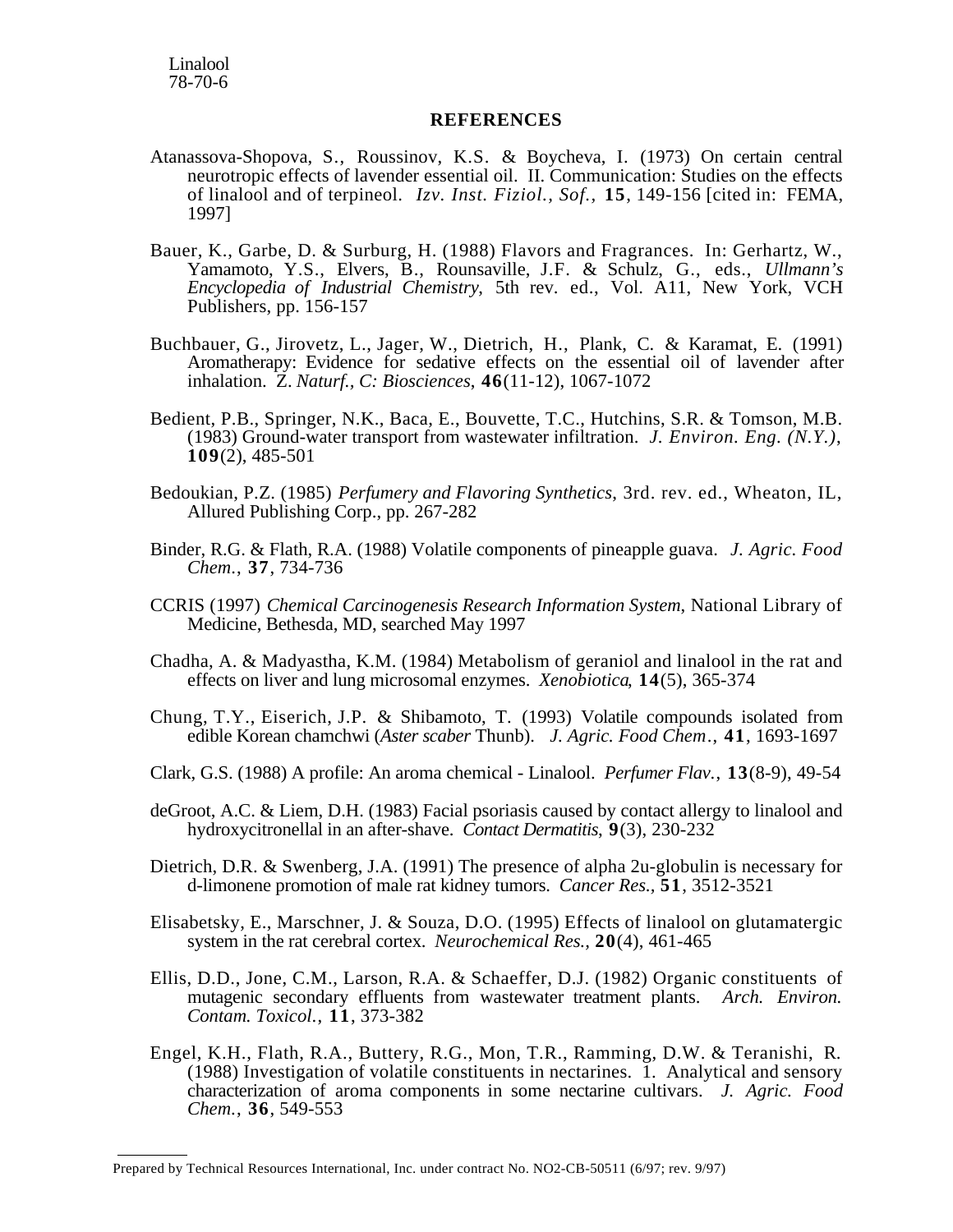- FDA (1996) Food and Drugs. *Code Fed. Regul*., Title 21, Parts 172.515, 182.60, 582.60, pp. 51-58, 425-426, 526-527
- FEMA (1997) *FEMA Database: Linalool (FEMA No. 2635)*, Washington, DC, Flavor and Extract Manufacturers' Association, 53 pp.
- Fujita, H., Sami, C. & Sasaki, M. (1992) Mutagenicity test of food additives with *S. typhimurium* TA97 and TA102 (VII) (Jpn.). *Ann. Rep. Tokyo Metc. Res. Lab.* P.H., **43**, 219-227
- Gómez, E., Ledbetter, C.A. & Hartsell, P.L. (1993) Volatile compounds in apricot, plum, and their interspecific hybrids. *J. Agric. Food Chem*., **41**, 1669-1676
- Heck, J.D., Vollmuth, T.A., Cifone, M.A., Jagannath, D.R., Myhr, B. & Curren, R.D. (1989) An evaluation of food flavouring ingredients in a genetic toxicity screening battery. *Toxicologist*, **9**(1), 257 [cited in: FEMA, 1997]
- Hrutfiord, B.F., Friberg, T.S., Wilson, D.F. & Wilson, J.R. (1975) Organic compounds in aerated stabilization basin discharge. *Tappi*, **58**(10), 98-100
- Hutchins, S.R., Tomson, M.B. & Ward, C.H. (1983)Trace organic contamination of ground water from a rapid infiltration site: A laboratory-field coordinated study. *Environ. Toxicol. Chem*., **2**, 195-216
- Ishidate, M., Jr., Safune, T., Yoshikawa, K., Hayashi, M., Nohmi, T., Sawada, M. & Matsuoka, A. (1984) Primary mutagenicity screening of food additives currently used in Japan. *Food Chem. Toxicol.,* **22**(8), 623-636
- Jenner, P.M., Hagan, E.C., Taylor, J.M., Cook, E.L. & Fitzhugh, O.G. (1964) Food flavourings and compounds of related structure. I. Acute oral toxicity*. Food Cosmet. Toxicol.,* **2**, 327-343
- Knöppel, H. & Schauenburg, H. (1989) Screening of household products for the emission of volatile organic compounds. *Environ. Internat*., **15**, 413-418
- Koch, R.B. & Desaiah, D. (1974) Preliminary studies on rat olfactory tissue: Effects of odorants on Na+-K+ ATPases activity. *Life Sci.*, **15**, 1005-1015
- Lewis, D.F.V., Ioannides, C., Walker, R. & Parke, D.V. (1994) Safety evaluations of food chemicals by "COMPACT" 1. A study of some acyclic terepenes. *Food Chem. Toxicol.,* **32**(11), 1053-1059
- Lide, D.R., ed. (1995) *CRC Handbook of Chemistry and Physics*, 76th ed., Boca Raton, FL, CRC Press, p. 3-229
- Lutz, D., Eder, E., Neudecker, T. & Henschler, D. (1982) Structure-mutagenicity relationship in \_,\_- unsaturated carbonylic compounds and their corresponding allylic alcohols. *Mutat. Res.,* **93**, 305- 315
- Meredith, F.I., Robertson, J.A. & Horvat, R.J. (1989) Changes in physical and chemical parameters associated with quality and postharvest ripening of Harvester peaches. *J. Agric. Food Chem*., **37**, 1210-1214

Prepared by Technical Resources International, Inc. under contract No. NO2-CB-50511 (6/97; rev. 9/97)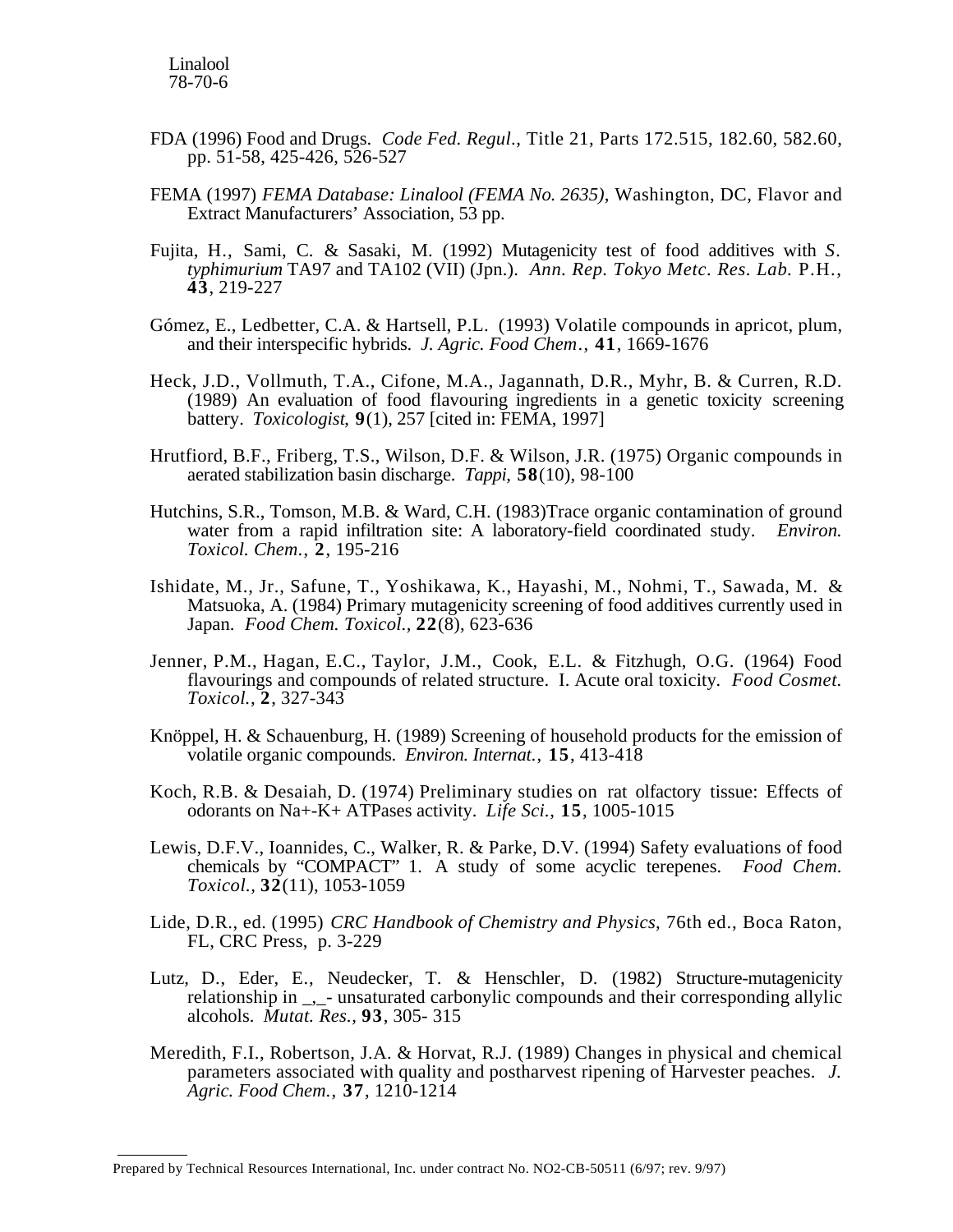Millenium Specialty Chemicals (1995a) *Product Data Sheet: Linalool 925*, Jacksonville, FL

- Millenium Specialty Chemicals (1995b) *Product Data Sheet: Linalool Coeur*, Jacksonville, FL
- Millenium Specialty Chemicals (1995c) *Product Data Sheet: Linalool Extra*, Jacksonville, FL
- Millenium Specialty Chemicals (1995d) *Product Data Sheet: Linalool Pure, FCC*, Jacksonville, FL
- Millenium Specialty Chemicals (1995e) *Product Data Sheet: Linalool Supra, FCC*, Jacksonville, FL
- Millenium Specialty Chemicals (1997) *Product Data Sheet: Linalool Special*, Jacksonville, FL
- Moreno, O.M., Ratcliffe, H.R. & Moreno, M.T. (1980) *90 Day Subacute Dermal Toxicity with Linalool in Rats,* report to RIFM, unpublished [cited in: FEMA, 1997]
- Moshonas, M.G. & Shaw, P.E. (1994) Quantitative determination of 46 volatile constituents in fresh, unpasteurized orange juices using dynamic headspace gas chromatography. *J. Agric. Food Chem*., **42**, 1525-1528
- Moshonas, M.G. & Shaw, P.E. (1990) Flavor evaluation of concentrated aqueous orange essences. *J. Agric. Food Chem*., **38**, 2181-2184
- Motoyoshi, K., Toyoshima, Y., Sato, M. & Yoshimura, M. (1979) Comparative studies on the irritancy of oils and synthetic perfumes to the skin of rabbit, guinea pig, rat, miniature swine and man. *Cosmet.Toilet.*, **94**, 41-48
- NLM (1997a) *RTECS (Registry of Toxic Effects of Chemical Substances)*, Bethesda, MD, National Library of Medicine, searched 5/97 [Record No. 53763]
- NLM (1997b) *HSDB (Hazardous Substances Data Bank),* Bethesda, MD, National Library of Medicine, searched 5/97 [Record No. 645]
- Northover, B.J. & Verghese, J. (1962) The pharmacology of certain terpene alcohols & oxides. *J. Sci. Industr. Res.*, **21C**, 342-345
- NTP (1987) *Toxicology and Carcinogenesis Studies of Food Grade Geranyl Acetate (71% Geranyl Acetate, 29% Citronellyl Acetate) (CAS No. 105-87-3) in F344/N Rats and B6C3F1 Mice (Gavage Study) (Technical Report Series No. 252; NIH Publ. No. 88- 2508)*, Research Triangle Park, NC, National Toxicology Program
- NTP (1990) *Toxicology and Carcinogenesis Studies of d-Limonene (CAS No. 5989-27-5) in F344/N Rats and B6C3F<sub>1</sub> Mice (Gavage Studies) (Technical Report Series No. 347; NIH Publ. No. 90- 2802)*, Research Triangle Park, NC, National Toxicology Program
- Ohta, T., Watanabe, M., Watanabe, K. & Shirasu, Y. (1986) Inhibitory effects of flavourings on mutagenesis induced by chemicals in bacteria. *Fd. Chem. Toxic.*, **24**(1), 51-54
- Parke, D.V., Rahman, Kh.J.Q. & Walker, R. (1974b) Effect of linalool on hepatic drugmetabolizing enzymes in the rat. *Biochem. Soc. Transact.,* **2**, 615-618
- Parke, D.V., Rahman, Kh.J.Q. & Walker, R. (1974a) The absorption, distribution and excretion of linalool in the rat. *Biochemical Society Transactions,* **2**, 612-615

Prepared by Technical Resources International, Inc. under contract No. NO2-CB-50511 (6/97; rev. 9/97)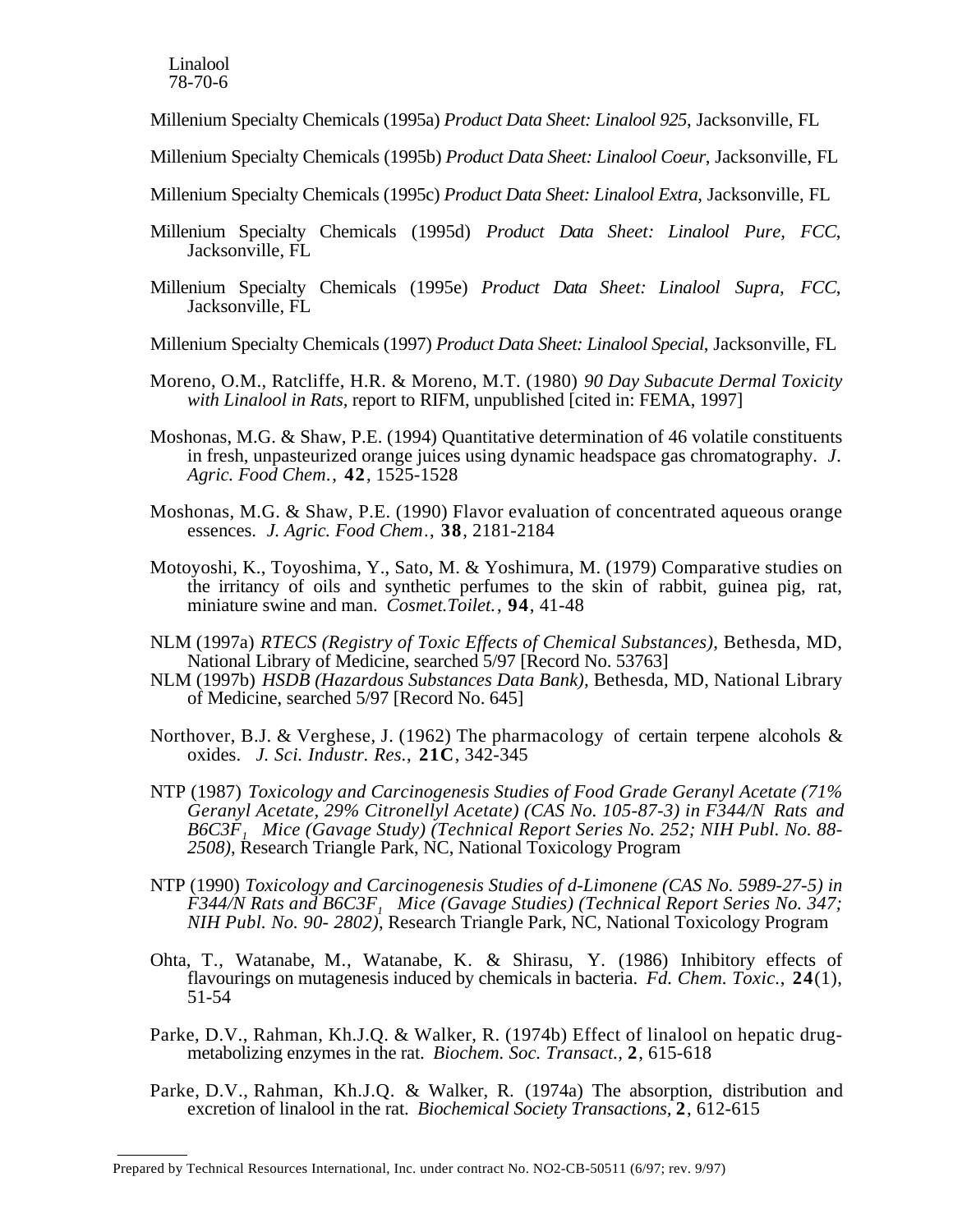- Powers, K.A. & Beasley, V.R. (1985) Toxicologic aspects of linalool: A review. *Vet. Hum. Toxicol.*, **27**(6), 484-485
- Rockwell, P. & Raw, I. (1979) A mutagenic screening of various herbs, spices, and food additives. *Nutr. Cancer,* **1**(4), 10-15
- Roffey, S.J., Walker, R. & Gibson, G.G. (1990) Hepatic peroxisomal and microsomal enzyme induction by citral and linalool in rats. *Food Chem. Toxicol.,* **28**(6), 403-408
- Roscheisen, C., Zamith, H., Vidal, M., Paumbartten, F.J. & Speit, G. (1992a) Antimutagenic effects of beta-myrcene. *Mutat. Res.,* **271**(2), 180 [Abstract]
- Roscheisen, C., Zamith, H., Paumbartten, F.J. & Speit, G. (1992b) Myrcene: a specific inhibitor of the cytochrome P450 system? *Mutagenesis,* **7**(2), 166-167 [Abstract]
- Russin, W.A., Hoesly, J.D., Elson, C.E., Tanner, M.A. & Gould, M.N. (1989) Inhibition of rat mammary carcinogenesis by monoterpenoids. *Carcinogenesis*, **10**(11), 2161- 2164
- Sasaki, Y.F., Imanishi, H., Ohta, T. & Shirasu, Y. (1989) Modifying effects of components of plant essence on the induction of sister chromatid exchanges in cultured Chinese hamster ovary cells. *Mutat. Res.,* **226**, 103-110
- Shahidi, F., Rubin, L.J. & D'Souza, L.A. (1986) Meat flavor volatiles: A review of the composition, techniques of analysis, and sensory evaluation. *Crit. Rev. Food Sci. Nutr*., **24**(2), 141-243
- Sharp, D.W. (1978) The sensitization potential of some perfume ingredients tested using a modified Draize procedure. *Toxicology*, **9**, 261-271
- Stoner, G.D., Shimkin, M.B., Kniazeff, A.J., Weisburger, J.H, Weisburger, E.K. & Gori, G.B. (1973) Test for carcinogenicity of food additives and chemotherapeutic agents by the pulmonary tumor response in strain A mice. *Cancer Res.,* **33**, 3069-3085
- Takeoka, G.R., Flath, R.A., Güntert, M. & Jennings, W. (1988) Nectarine volatiles: Vacuum steam distillation versus headspace sampling. *J. Agric. Food Chem*., **36**, 553- 560
- Teel, R.W. (1993) Effect of phytochemicals on the mutagenicity of the tobacco-specific nitrosamine 4-(methylnitrosamino)-1-(3-pridyl)-1-butanone (NNK) in *Salmonella typhimurium* strain TA1535. *Phytother. Res.,* **7**(3), 248-251
- US Environmental Protection Agency (1997) *USEPA/OPP's Chemical Ingredients Database,*  Washington, DC, Office of Pesticide Programs, searched 6/6/97
- Wallace, L.A., Nelson, W.C., Pellizzari, E., Raymer, J.H. & Thomas, K.W. (1991) *Identification of Polar Organic Compounds in Consumer Products and Common Microenvironments (EPA/600/D-91/074; NTIS PB91-182865)*, Research Triangle Park, NC, Research Triangle Institute, 16 pp.
- Wattenberg, L.W. (1991) Inhibition of azoxymethane-induced neoplasia of the large bowel by 3-hydroxy-3,7,11-trimethyl-1,6,10-dodecatriene (nerolidol). *Carcinogenesis*, **12**(1), 151-152

Prepared by Technical Resources International, Inc. under contract No. NO2-CB-50511 (6/97; rev. 9/97)